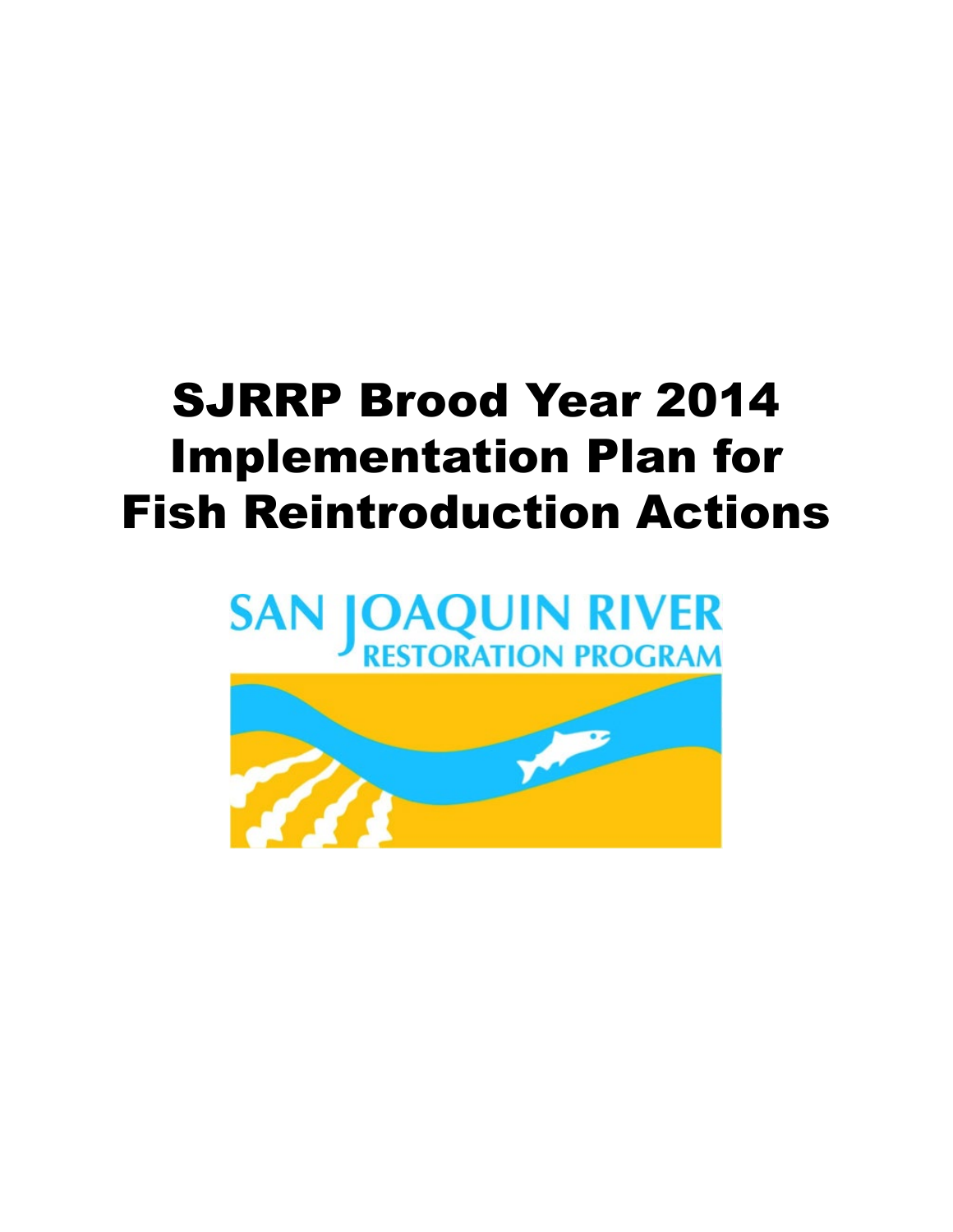## Table of Contents

| <b>Executive Summary</b>                                        | $\boldsymbol{4}$ |
|-----------------------------------------------------------------|------------------|
| Introduction                                                    | $\overline{4}$   |
| Special Considerations for BY 2014                              | $\overline{4}$   |
| Spring-Run Chinook Salmon Actions                               | $\overline{4}$   |
| <b>Broodstock</b>                                               | $\overline{4}$   |
| Salmon Releases                                                 | $\overline{4}$   |
| Fall-run Chinook Salmon Actions                                 | 5                |
| <b>Adult Trapping and Transport</b>                             | 5                |
| <b>Streamside Spawning and Rearing</b>                          | 5                |
| Juvenile Emigration Assistance Study                            | 5                |
| 1.0 Purpose                                                     | 6                |
| 2.0 Introduction                                                | 6                |
| 2.1 Special Considerations for Brood Year 2014                  | 6                |
| 2.1.1 Spring-run Broodstock Collections                         | 6                |
| 2.1.2 Spring-run Juvenile Translocation                         | 6                |
| 2.1.3 Adult Trap and Haul                                       | $\overline{7}$   |
| 2.1.4 Streamside Spawning                                       | 7                |
| 2.1.5 Fall-run Juvenile Releases                                | 7                |
| 3.0 Spring-Run Chinook Salmon Actions                           | 7                |
| 3.1 Broodstock                                                  | $\, 8$           |
| 3.1.1 Collection of Eggs for Broodstock                         | 8                |
| 3.1.2 Transportation of Eggs to Quarantine                      | 9                |
| 3.1.3 Marking of Juveniles                                      | 10               |
| 3.1.4 Transportation of Juveniles to SCARF                      | 10               |
| 3.2 Translocation                                               | 11               |
| 3.2.1 Collection of Juveniles for Translocation                 | 11               |
| 3.2.2 Marking of Translocation Juveniles                        | 12               |
| 3.2.3 Transport of Translocation Juveniles to San Joaquin River | 12               |
| 3.2.4 Holding and Release of Translocation Juveniles            | 13               |
| 3.2.5 Monitoring of Released Juveniles                          | 14               |
| <b>4.0 Fall-Run Chinook Salmon Actions</b>                      | 14               |
| 4.1 Adult Trapping                                              | 14               |
| 4.1.1 Trapping                                                  | 14               |
| 4.1.2 Transportation to Reach One                               | 15               |
| 4.1.3 Monitoring of Adults in Reach One                         | 16               |
| 4.2 Streamside Spawning                                         | 18               |
| 4.2.2 Spawning and Egg incubation                               | 18               |
| 4.2.3 Rearing                                                   | 18               |
| 4.2.4 Release                                                   | 19               |
| 4.2.5 Monitoring of Streamside Spawning Juvenile Production     | 19               |
| <b>5.0 Monitoring Methodology</b>                               | 20               |
| 5.1 Rotary Screw Trapping                                       | 20               |
| 5.1.1 Action and Purpose                                        | 20               |
| 5.1.2 Roles and Responsibilities                                | 21               |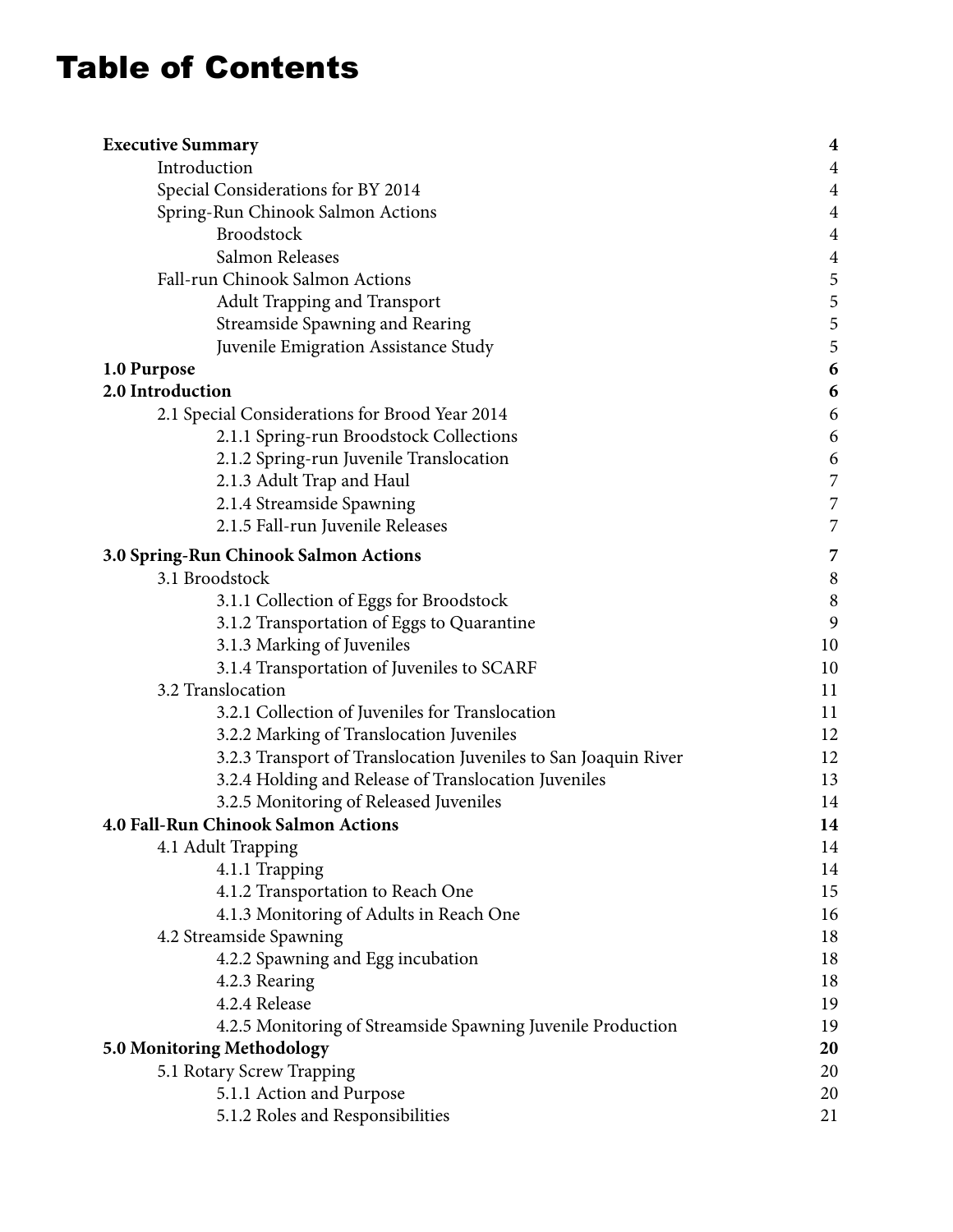## Table of Contents

| 21 |
|----|
| 21 |
| 21 |
| 21 |
| 21 |
| 22 |
| 22 |
| 22 |
| 22 |
| 22 |
| 22 |
| 23 |
| 23 |
| 23 |
|    |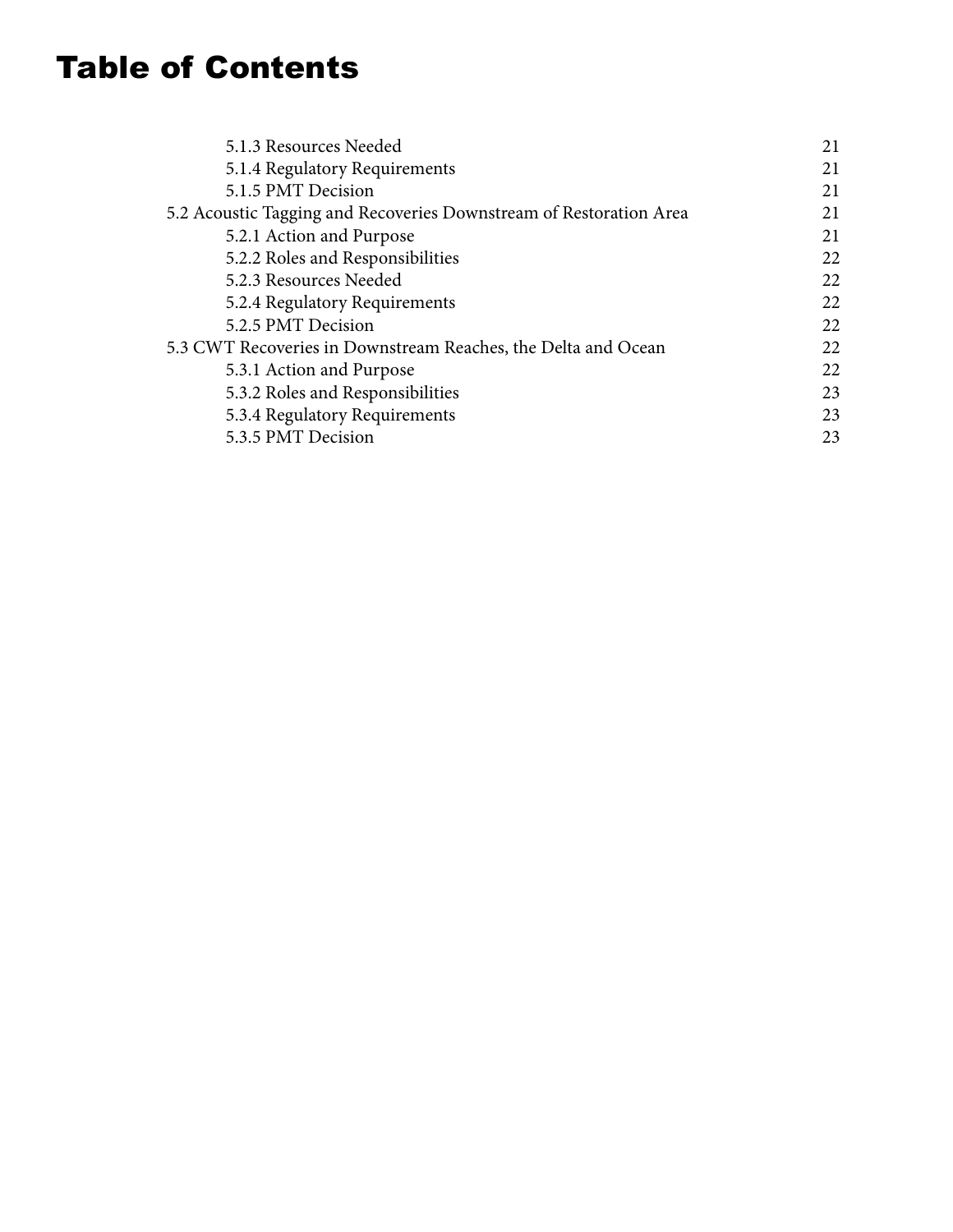## <span id="page-3-0"></span>Executive Summary

## Introduction

The SJRRP's Near-term Strategy for Fish Reintroduction lays out a number of actions that the program will pursue over the next few years prior to the completion of the Phase-1 construction projects and the ability to convey adequate flows through the system due to levee and seepage constraints. This document lays out the operational aspects of the specific actions that will be carried out in brood year 2014.

## Special Considerations for BY 2014

The low water conditions resulting from the current drought in the Central Valley have created conditions in the system that are not ideal for fish survival or the successful implementation of the Program's fish reintroduction activities. The Program will monitor conditions and may cancel or modify activities based on expected conditions in the system.

## Spring-Run Chinook Salmon Actions

In 2014, the spring Chinook actions will focus on two areas:

- 1. Developing a third year class of spring-run Chinook for broodstock, and
- 2. Translocating Feather River Hatchery fish to the San Joaquin River for release.

## Broodstock

Spring-run Chinook will be spawned at Feather River Hatchery in order to collect the eggs (560) needed for the 2014 broodstock program. Of the 560 eggs collected, 60 will be used for lethal pathology screenings leaving 500 eggs to be transferred from Feather River fish hatchery for use by the program after 30 days of quarantine at the Silverado Fishery Base (Table 1).

### Salmon Releases

The Program plans to translocate juveniles (~54,400) from the Feather River Fish Hatchery for translocation to and release in the San Joaquin River (Table 1). Juveniles will be reared to a taggable size at Feather River Fish Hatchery, coded wire tagged, and adipose clipped prior to transfer to the San Joaquin River where they will be held below Friant Dam (e.g., circular tanks near the auxiliary trailer, net pens) for acclimation and to aid imprinting before transfer to the release site.

Currently, Program staff is actively collecting data to help inform reintroduction, and other Program decisions. Questions regarding water year type, flow constraints, water temperature regimes, and passage impediments are still being investigated. Restoration Flow releases commenced on January 1, 2014. Flow and seepage easements to allow base flow releases to be made below Sack Dam are in progress and may be completed by spring 2015. Paragraph 11 construction projects to address major passage issues are still in the permitting and design phase. Passage impediments still exist at a number of structures and unscreened diversions still contribute to entrainment risk along the river corridor. The near-term reintroduction strategy is to release all spring-run juveniles into the San Joaquin River below Sack Dam with the expectation that there will be survival to the downstream extent of the Restoration Area and beyond.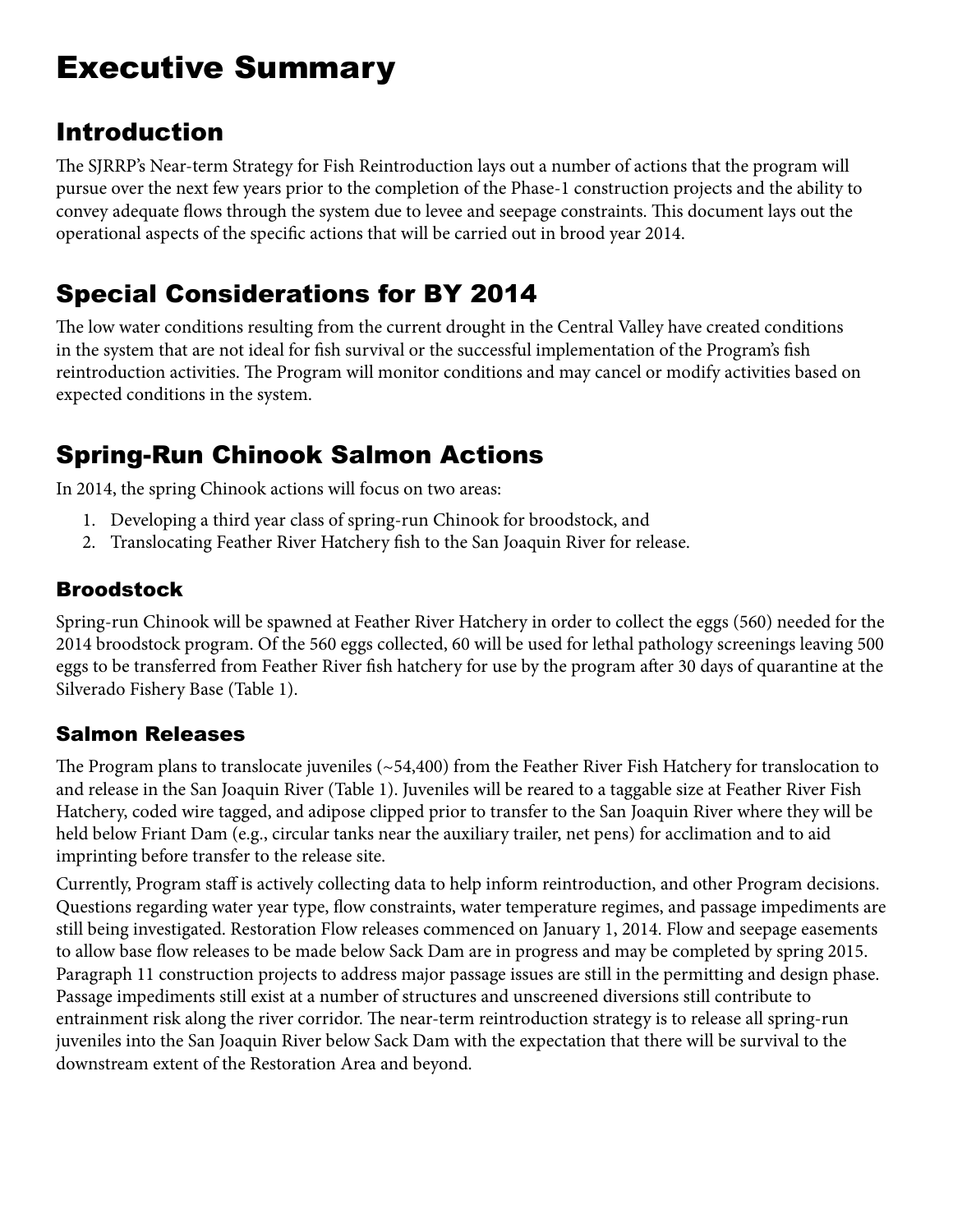<span id="page-4-0"></span>

| Table 1. Donor Stock Collection Recommendations - Spring run Chinook salmon brood year 2014 |                                              |               |                                            |                                              |  |
|---------------------------------------------------------------------------------------------|----------------------------------------------|---------------|--------------------------------------------|----------------------------------------------|--|
| <b>Source</b>                                                                               | Lifestage                                    | <b>Number</b> | <b>Purpose</b>                             | <b>Disposition</b>                           |  |
| <b>Feather River</b><br><b>Fish Hatchery</b><br>(ALL)                                       | Spring-run eyed eggs<br>Spring-run eyed eggs | 60<br>500     | Pathology<br><b>Broodstock Development</b> | Euthanized<br>Interim Facility               |  |
|                                                                                             | Spring-run eyed eggs                         | 80,000        | Translocation                              | San Joaquin River<br><b>Restoration Area</b> |  |

## Fall-run Chinook Salmon Actions

## Adult Trapping and Transport

A major action for fall-run Chinook in 2014 is the trapping of adult fish needed to complete Reach 1 biological studies and streamside spawning evaluations in the San Joaquin River. 2014 represents the third year of this effort. If suitable river conditions exist, adult Chinook will be captured by traps located above Hills Ferry Barrier and by dip netting from sloughs and canals connected to the Restoration Area.

A portion of the adults will be released in Reach 1 where the fish will be able to access suitable habitat and spawn in the Restoration Area. Adult salmon spawning in the Restoration Area will provide the Program with an opportunity to observe spawning adults to inform future efforts including assessing the risk of genetic introgression between fall-run and spring-run, adequacy of spawning and rearing habitat, and the timing of emergence and migration. A subset of the released females will be implanted with acoustic tags to facilitate tracking the habitat used by the adults prior to redd building and spawning. Additional monitoring will include redd surveys, carcass counts, and subsequent juvenile monitoring.

## Streamside Spawning and Rearing

If suitable conditions allow, a subset of captured adults will be streamside spawned, the eggs incubated, and the resulting juveniles reared in net pens located below Friant Dam. These juveniles will serve as the source for juvenile fish studies conducted by the Program. All juveniles released within the Restoration Area will be coded wire tagged and adipose clipped to allow differentiation from any juveniles produced from natural spawning of transported fish. Juveniles that are produced in excess of study needs will be released to the system downstream of major passage barriers. A minimum of 25% of these juveniles will be coded wire tagged and adipose clipped.

## Juvenile Emigration Assistance Study

The Phase 1 projects of the Program and the ability to release full level Restoration flows are not expected to be completed for several years. Additionally, in critical water years after completion of major projects, salmon may encounter no connectivity or poor migratory conditions. The Program is evaluating options for facilitating juvenile passage for both the near term and for low water years to determine if actions should be pursued to meet either the short term objective of advancing reintroduction prior to construction project completion or providing relief during critical years after populations are established in the Restoration Area. One potential option is to capture migrating juvenile salmon higher up in the Restoration Area and transport and release them lower in the system where they will be able to migrate out of the system successfully.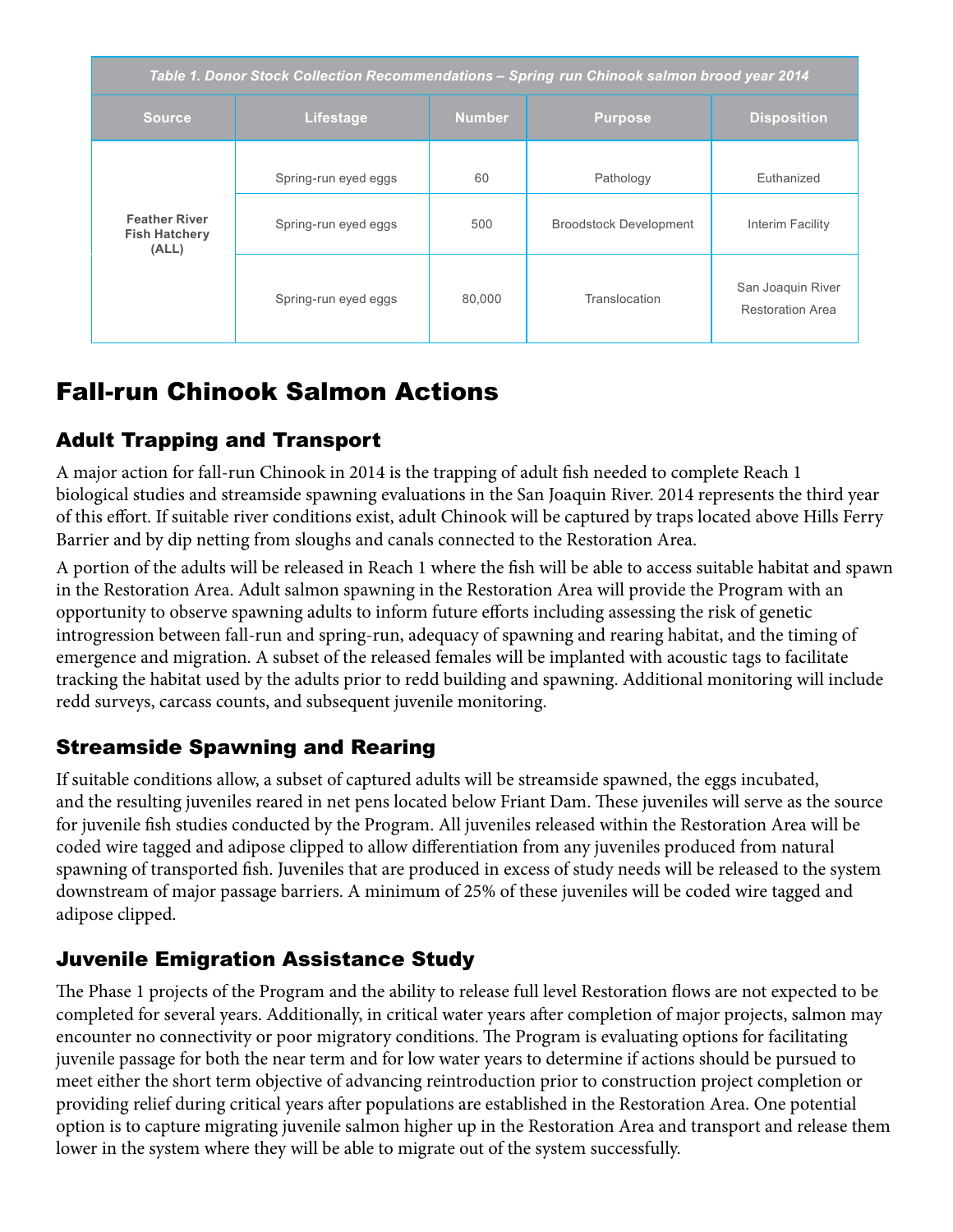# <span id="page-5-0"></span>1.0 Purpose

This document is an operational plan for the salmon reintroduction actions the San Joaquin River Restoration Program (SJRRP or Program) intends to implement in Brood year (BY) 2014. This document briefly describes each of the actions, their purpose, parties responsible for implementation, regulations that must be met before the action is implemented, and decisions required by the PMT for their completion. This document contains information described in other documents such as the Annual Donor Stock Collection Plan and Monitoring and Analysis Plan.

## 2.0 Introduction

The Stipulation of Settlement (Settlement) resulting in the San Joaquin River Restoration Program requires the reintroduction of Chinook salmon to the San Joaquin River. Successful restoration of Chinook salmon populations will require channel improvements, habitat restoration and creation, modifications to structures, as well as direct fish reintroduction actions. Channel and habitat improvement projects will be completed over the next several years, and reintroduction actions will increase over time as these projects are completed and the Program's productive capacity increases with construction of the San Joaquin Salmon Conservation and Research Facility (SCARF).

The program may implement several actions for BY 2014 that will contribute to establishing sustainable populations of Chinook salmon to the San Joaquin River. These primary actions include:

- Collecting spring-run juveniles from Feather River Fish Hatchery (FRFH) to be reared for program broodstock at the SJRRP Interim SCARF.
- Translocating and releasing spring-run juveniles from FRFH into the San Joaquin River.
- Trapping fall-run adults that enter the San Joaquin River to:
	- Transport them above barriers to allow natural spawning
	- Initiate streamside spawning to provide juveniles for release into the system consistent with study plans.

Monitoring activities that are designed to evaluate the effectiveness of these actions are also described in this document. The full range of monitoring activities and complete study plans will be described in the SJRRP's FY2015 Monitoring and Analysis Plan.

## 2.1 Special Considerations for Brood Year 2014

Due to the current drought and extreme conditions in the San Joaquin River, consideration is being given to the limitations associated with planned fisheries-related actions. The description below describes proposed criteria on determining how river conditions would affect fish collection, transport, rearing, and release activities this Fall and Spring.

## 2.1.1 Spring-run Broodstock Collections

The California Department of Fish and Wildlife has installed chillers at the interim conservation facility. With these chillers in place, the Program expects to be able to maintain suitable temperatures at the interim facility, and does not anticipate any temperature or water-related impediments to proceeding with establishing a brood year 2014 captive brood stock.

## 2.1.2 Spring-run Juvenile Translocation

The current Section  $10(a)(1)(A)$  permit held by the program lays out criteria for the collection and translocation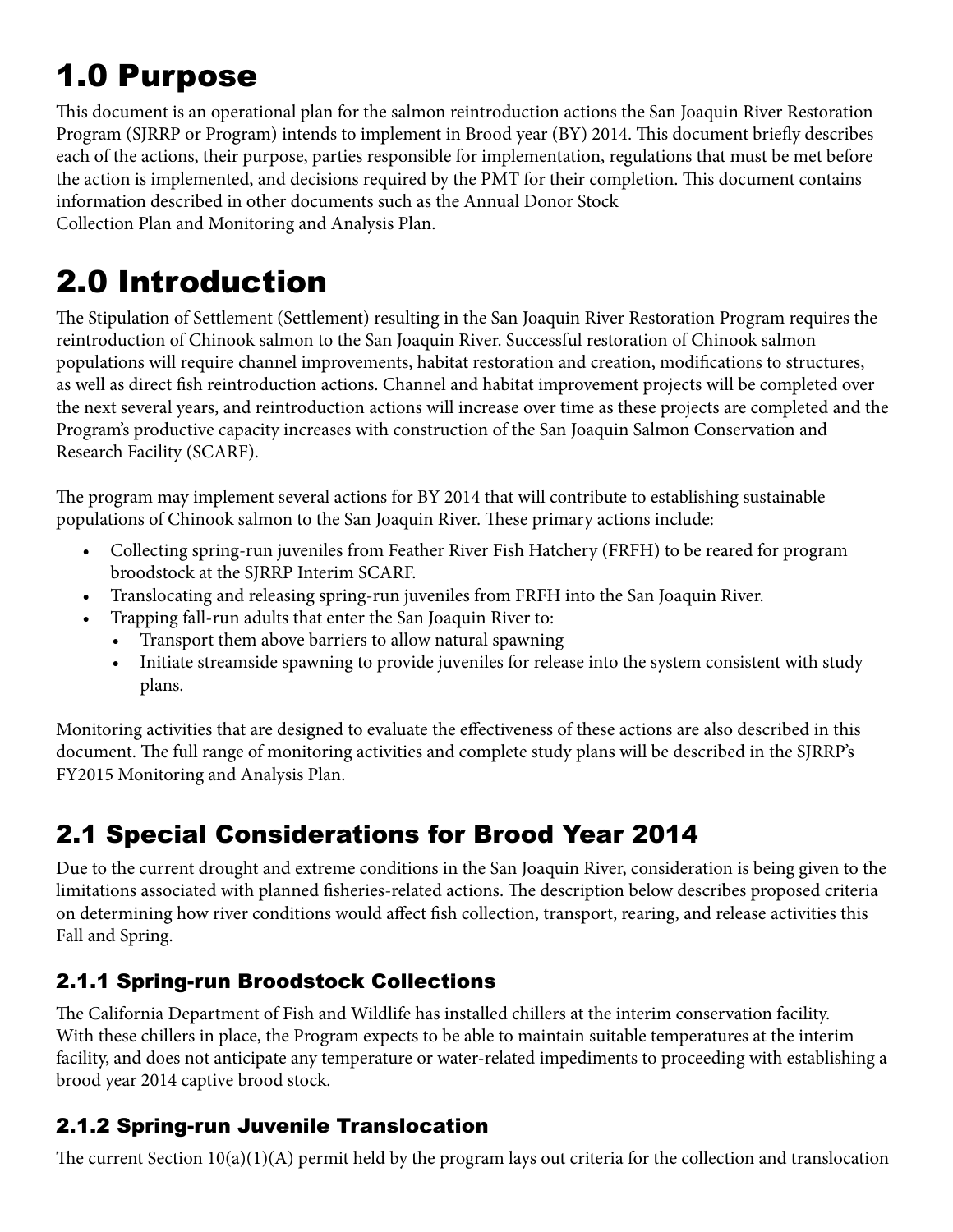<span id="page-6-0"></span>of juveniles for transport and for adjusting holding protocols based on in-river temperatures or observations of mortality. The Program expects to follow these guidelines in determining how to proceed with juvenile translocation efforts. If conditions in the Restoration Area would preclude successful survival and migration of juvenile salmonids such as no passage out of the system or water temperatures not suitable for the holding or survival of fish in the system (18 °C) then fish would not be translocated from Feather Fish Hatchery to the San Joaquin River. Once fish are translocated, holding times and release protocols would be abbreviated if temperatures are projected to exceed 22 °C while fish are being held.

## 2.1.3 Adult Trap and Haul

It is expected that conditions in Reach 1 will be similar or better than conditions above Hills Ferry Barrier and in the canals and sloughs where adults are trapped. While trapping and transporting these fish is likely to cause additional stress and increase mortality, leaving them in the lower river would result in certain death without any opportunity to spawn. Even if water temperatures in Reach 1 are above objectives for spawning, moving fish to Reach 1 would allow for the potential for fish to hold until conditions for spawning improve, as well as provide the Program with valuable information on the limitations of trap-and-haul methods during drought years. As long as conditions in Reach 1 are similar or better than conditions in the trapping locations, and would allow for fish to survive the collection and transport process, the Program will proceed with trapping and hauling adult fish as planned.

## 2.1.4 Streamside Spawning

A subset of ripe adults will be spawned artificially, and eggs incubated at the auxiliary trailer on USBR property at Friant Dam. In recent years, eggs were incubated at relatively high temperatures (15.2 °C in 2012 and 15.8 °C in 2013, highest instantaneous measurements during the incubation period), and survival ranged from 15 to 96 percent for individual spawns and averaged 94 and 68 percent, respectively, in 2012 and 2013. Fish Management Plan (SJRRP 2010) objectives list 12.8 °C as the upper acceptable limit for egg incubation, with temperatures higher than 15.6 °C being potentially lethal for eggs. Based on this and previous experience, the Program proposes that no eggs be taken for spawning if the 7-day average daily maximum is higher than 15.6 °F. CDFW is pursuing the installation of chillers at the streamside rearing facility. If the chillers and other equipment are installed the Program will be able to proceed with streamside spawning and rearing despite high in-river temperatures.

## 2.1.5 Fall-run Juvenile Releases

If drought conditions persist, we may need to consider also limiting our activities with juveniles this spring. For the purposes of this discussion, this refers to holding and releasing fall-run juveniles that were streamside spawned and those captured in other monitoring efforts. The Fish Management Plan (SJRRP 2010) objectives list 18°C as the upper limit for migrating juveniles, with prolonged exposure at temperatures over 24°C being lethal.

The Program proposes the following options for guiding juvenile activities:

- For the movement of juveniles from upstream to downstream locations, we propose using the same
- temperature limits as specified for spring-run translocation in the  $10(a)1(A)$  described above.
- For instream monitoring activities that require capture of juvenile salmonids, activities should cease once the 7 day average maximum temperatures reach 25.6°C.

## 3.0 Spring-Run Chinook Salmon Actions

In 2014, the spring Chinook actions will focus on two areas:

- 1. Developing a third year class of spring-run Chinook for broodstock, and
- 2. Translocating Feather River Hatchery fish to the San Joaquin River for release.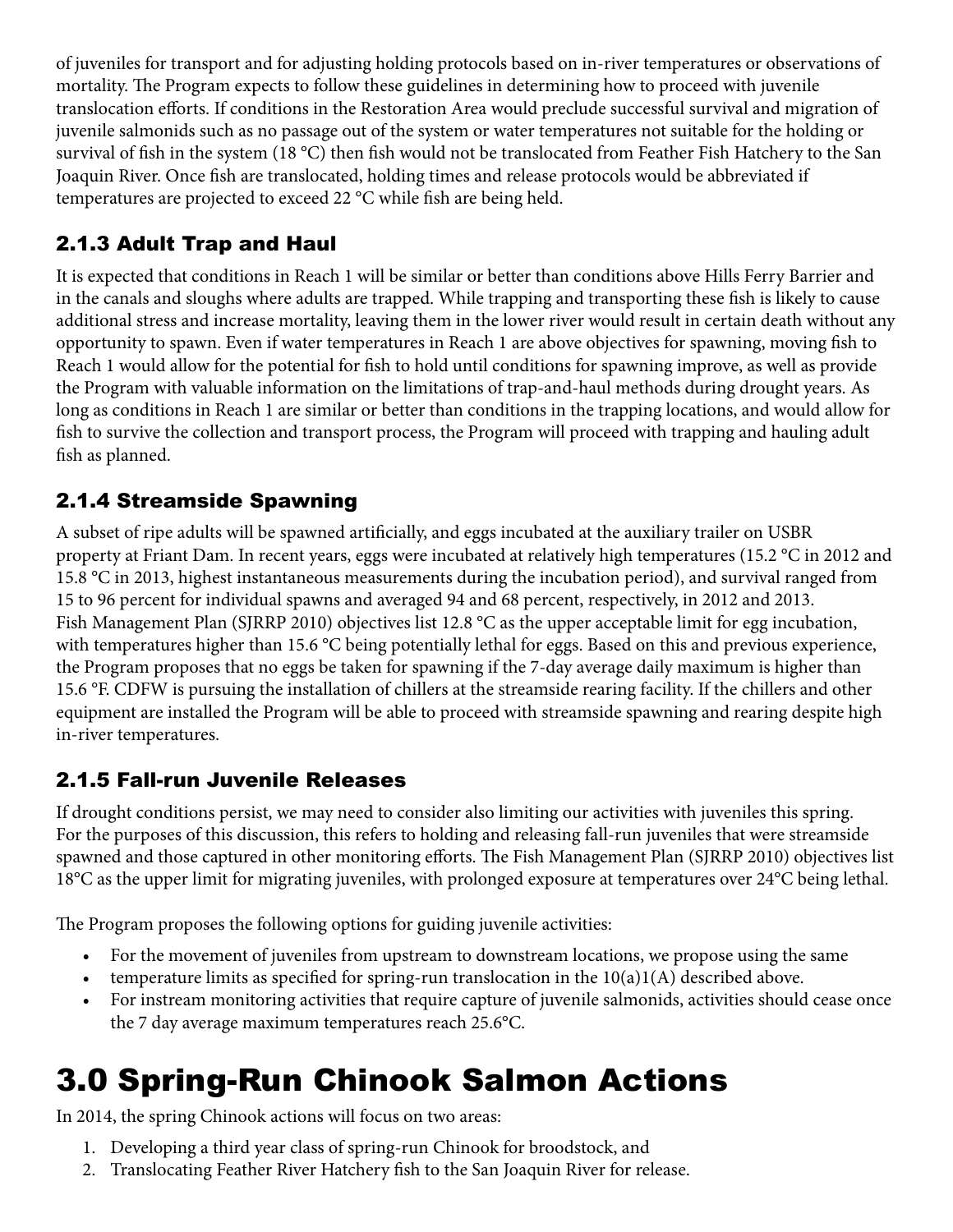<span id="page-7-0"></span>Implementation of the broodstock component of the plan will require the completion of four actions. These actions are as follows:

- Collecting eggs for broodstock from Feather River Hatchery
- Transporting the collected eggs to the Silverado Fisheries Base quarantine facility
- Marking juveniles produced from the eggs
- Transporting the juveniles to SCARF

The translocation component of the plan has five major actions associated with it:

- Collecting of juvenile fish from Feather River Hatchery for translocation to the San Joaquin River
- Developing a transportation plan for these juveniles
- Marking the translocation juveniles
- Release of translocation juveniles and
- Monitoring of juveniles as they rear and migrate in the system

## 3.1 Broodstock

All actions and monitoring required for developing a 2014 year class of spring-run Chinook broodstock are discussed below.

## 3.1.1 Collection of Eggs for Broodstock

#### **3.1.1.1 Action and Purpose**

Spring-run Chinook will be spawned at Feather River Hatchery in order to collect the eggs (560) needed for the 2014 broodstock program. Eggs will be selected from a total of 105 crosses as described in the mating protocols for the program.

#### **3.1.1.2 Roles and Responsibilities**

Successful completion of the egg collection will require coordination between regulatory, biological, pathology and hatchery staff from CDFW, USFWS and NMFS.

#### **Roles**

*Action Lead:* Paul Adelizi. (CDFW)

*Participating Staff (CDFW):* Mike Grill, Bridget Fletcher, Thomas Gromis, Jennifer Eberly, Robert Delmanowski, Benessa Espino.

*Participating Staff (USFWS):* Zachary Jackson, Jerrad Goodell, Crystal Castle, Nathan Cullen.

*Key Coordination Staff:* CDFW (Fresno), Paul Adelizi; CDFW (FRFH), Anna Kastner; CDFW (Pathology) Mark Adkison; CDFW (Tissue Archive), Lea Koerber; NMFS (regulatory), Elif Fehm-Sullivan, and NMFS (Science Center), Carlos Garza (NMFS).

#### **Responsibilities**

Paul Adelizi will:

- Receive final spawning dates from Anna Kastner (tentatively starting September 19) and inform
- Carl Mesick and Elif Fehm-Sullivan
- Finalize protocols data sheets for selecting eggs
- Coordinate ovarian fluid sampling and virology results with the Fish Health Lab
- Assist with spawning and segregation
- Separate broodstock eggs from select crosses (late October 2014)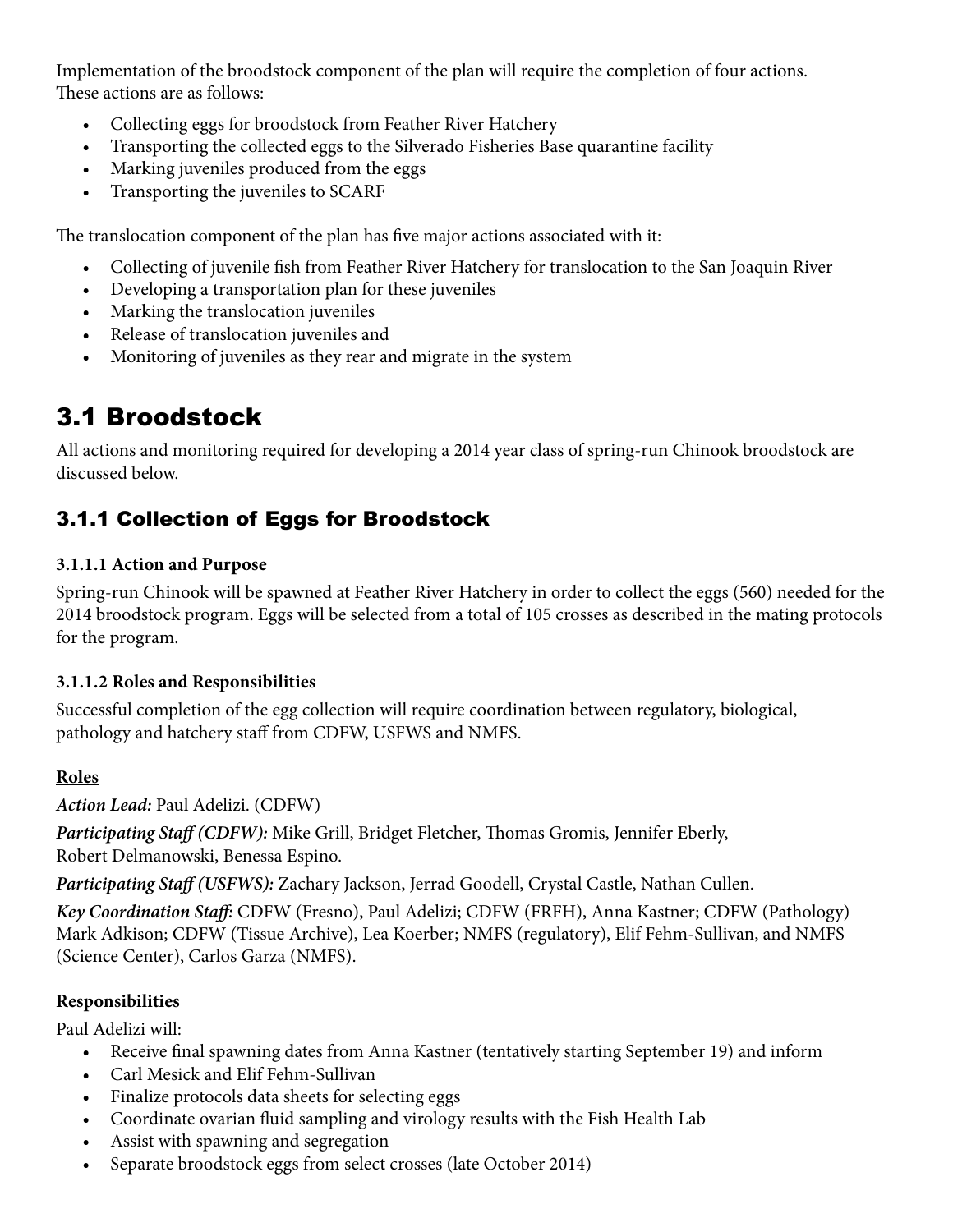<span id="page-8-0"></span>CDFW:

• Coordinate tissue and CWT collections with the Tissue Archive and tissue sample analysis with Carlos Garza (Note: Tissue Archive personnel are present during spawning and will collect tissues and CWTs).

USFWS will:

- Assist with spawning and segregating
- Once notified of collection dates, times, number, and procedures will inform NMFS 2 weeks prior to any actions taken under the permit.

#### **3.1.1.3 Resources Needed**

No additional resources are required to complete this task.

#### **3.1.1.4 Regulatory Requirements**

A copy of  $10(a)(1)(A)$  Permit #14868 must be on hand during all egg collection activities. USFWS must inform NMFS two weeks prior to all planned actions under permit #14868.

#### **3.1.1.4 PMT Decisions Needed**

None.

## 3.1.2 Transportation of Eggs to Quarantine

#### **3.1.2.1 Action and Purpose**

Spring Chinook eggs required for broodstock need to be transferred to and reared at the Silverado Fisheries Base quarantine facility after collection (late October 2014) to ensure that fish are disease-free prior to transport to the Interim Facility.

#### **3.1.2.2 Roles and Responsibilities**

**Roles** 

*Action Lead:* Paul Adelizi (CDFW) *Participating Staff:* Anna Kastner (FRFH) and Mike Ficele (SFB). *Key Coordination Staff:* Paul Adelizi (CDFW) and Anna Kastner (FRFH)

#### **Responsibilities**

Paul Adelizi will:

- • Determine eyed egg stage timing from Anna Kastner
- Finalize all protocol data sheets for transporting eggs
- • Coordinate with SFB about receipt of eggs for quarantine (water chiller unit must be in place and running one week before receipt of eggs).
- Transport eggs to SFB
- • Anna Kastner will:
- Oversee care for juveniles while at FRFH

#### **3.1.2.3 Resources Needed**

No additional resources needed.

#### **3.1.2.4 Regulatory Requirements**

A copy of  $10(a)(1)(A)$  Permit #14868 must be on hand during all egg collection activities.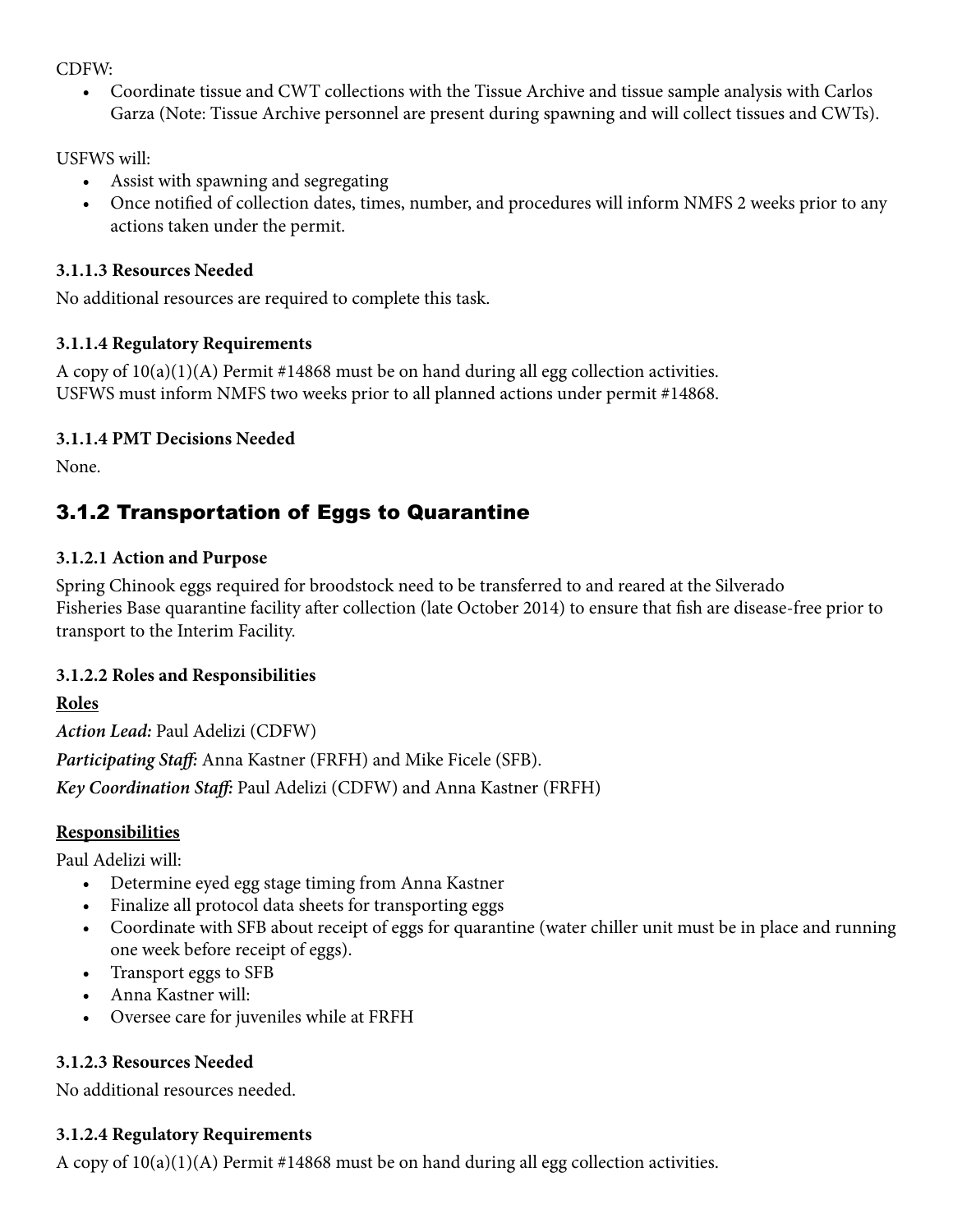<span id="page-9-0"></span>USFWS must inform NMFS two weeks prior to all planned actions under permit #14868.

#### **3.1.2.5 PMT Decisions Needed**

None.

### 3.1.3 Marking of Juveniles

#### **3.1.3.1 Action and Purpose**

Juvenile fish will be marked at the SFB prior to being transported to the San Joaquin River Basin. The marking of these fish identifies them as Program fish as they migrate to and from the river system.

#### **3.1.3.2 Roles and Responsibilities**

**Roles**  *Action Lead:* Paul Adelizi (Lead) *Participating Staff:* Mike Ficele (SFB), Zachary Jackson (USFWS) *Key Coordination Staff:* Paul Adelizi (CDFW) and Mike Ficele (SFB)

#### **Responsibilities**

Paul Adelizi will:

- Coordinate protocols and develop data sheets for coded-wire-tag (ing) of broodstock
- Coordinate CWT tagging and timing with Mike Ficele (SFB)

Zachary Jackson (USFWS) will:

• Provide CWT tags and codes for BY 2014 juveniles

#### **3.1.3.3 Resources Needed**

CWT tags and tag numbers for the 2014 brood year.

#### **3.1.3.4 Regulatory Requirements**

A copy of 10(a)(1)(A) Permit #14868 must be on hand during all egg collection activities. USFWS must inform NMFS two weeks prior to all planned actions under permit #14868.

#### **3.1.3.5 PMT Decision**

None.

## 3.1.4 Transportation of Juveniles to SCARF

#### **3.1.4.1 Action and Purpose**

Juvenile fish from the SFB will be transported to the SCARF for rearing.

#### **3.1.4.2 Roles and Responsibilities**

#### **Roles**

*Action Lead:* Paul Adelizi (Lead) with Jamie McGrath-Castro or Doug Aubushon

*Participating Staff:* Mike Ficele (SFB)

*Key Coordination Staff:* Paul Adelizi (CDFW) and Mike Ficele (SFB)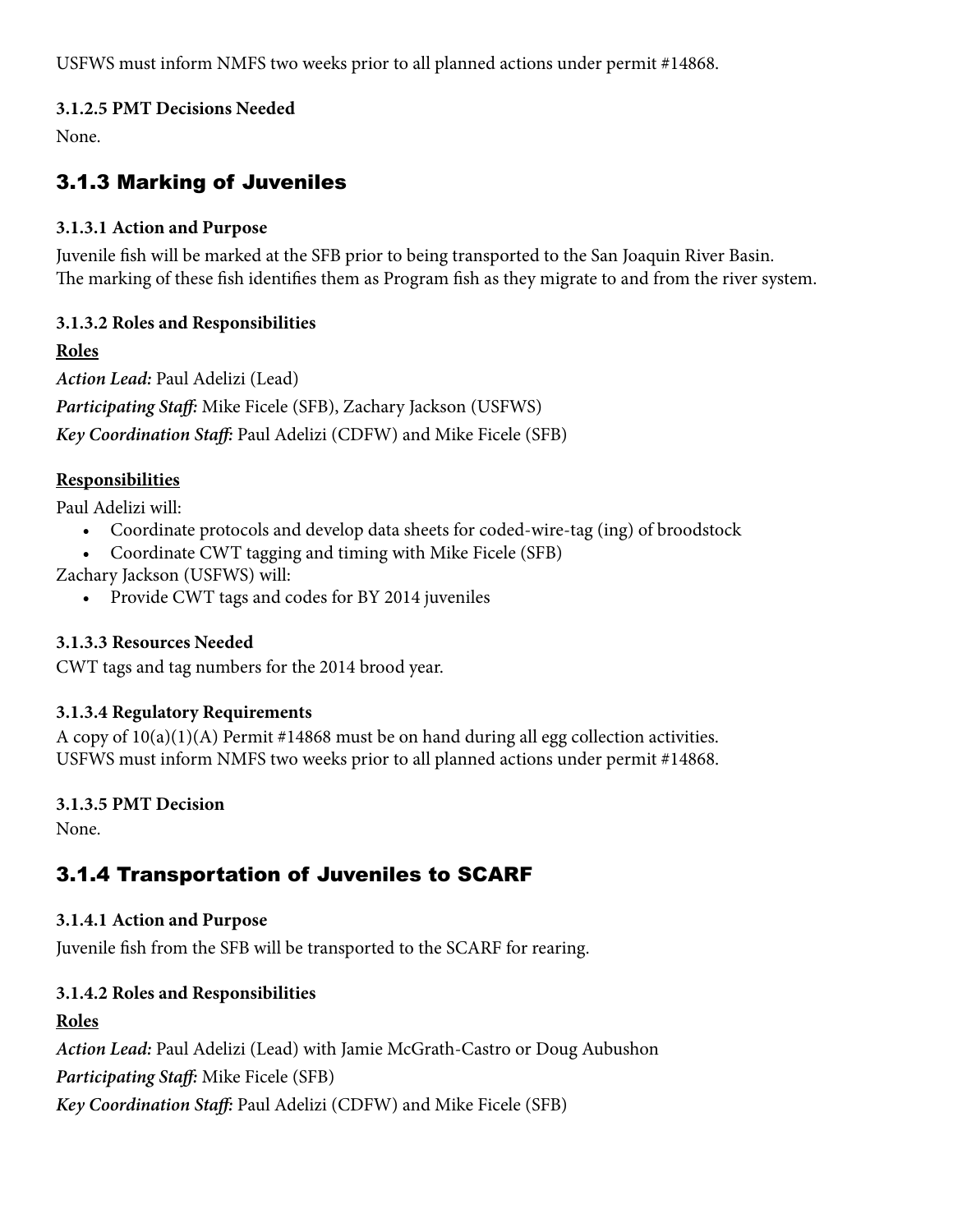#### <span id="page-10-0"></span>**Responsibilities**

Paul Adelizi will:

- Coordinate transfer activities with Mike Ficele (SFB manager).
- Finalize all protocols and data sheets for transporting juvenile fish to the facility

#### **3.1.4.3 Resources Needed**

No additional resources are required to complete this task.

#### **3.1.4.4 Regulatory Requirements**

A copy of 10(a)(1)(A) Permit #14868 must be on hand during all egg collection activities. USFWS must inform NMFS two weeks prior to all planned actions under permit #14868.

#### **3.1.4.5 PMT Decisions Needed**

None.

## 3.2 Translocation

All actions and monitoring required for completing Translocation of brood year 2014 Chinook salmon is discussed below.

## 3.2.1 Collection of Juveniles for Translocation

#### **3.2.1.1 Action and Purpose**

Juvenile spring Chinook will be taken from Feather River Hatchery. These fish will be marked and released to the San Joaquin River to provide the juveniles required to achieve program production and study goals. The fish will be held at Feather Fish Hatchery until they are tagged.

#### **3.2.1.2 Roles and Responsibilities**

#### **Roles**

*Action Lead:* Paul Adelizi (CDFW) *Participating Staff:* Zachary Jackson, Jerrad Goodell, Crystal Castle, and Nathan Cullen (USFWS) *Key Coordination Staff:* Zachary Jackson(USFWS), Paul Adelizi (CDFW)

#### **Responsibilities**

Paul Adelizi will:

- Coordinate with hatchery staff regarding the number, size, and condition of fish being translocated from the Feather River Hatchery.
- • Coordinate with hatchery staff to ensure fish are ad-clipped and coded wire tagged

#### **3.2.1.3 Resources Needed**

CDFW will provide cages for holding translocation fish.

#### **3.2.1.4 Regulatory Requirements**

Need to have a copy of  $10(a)(1)(A)$  permit #17781 on hand during collections and handling. USFWS must inform NMFS two weeks prior to all planned actions under permit #17781.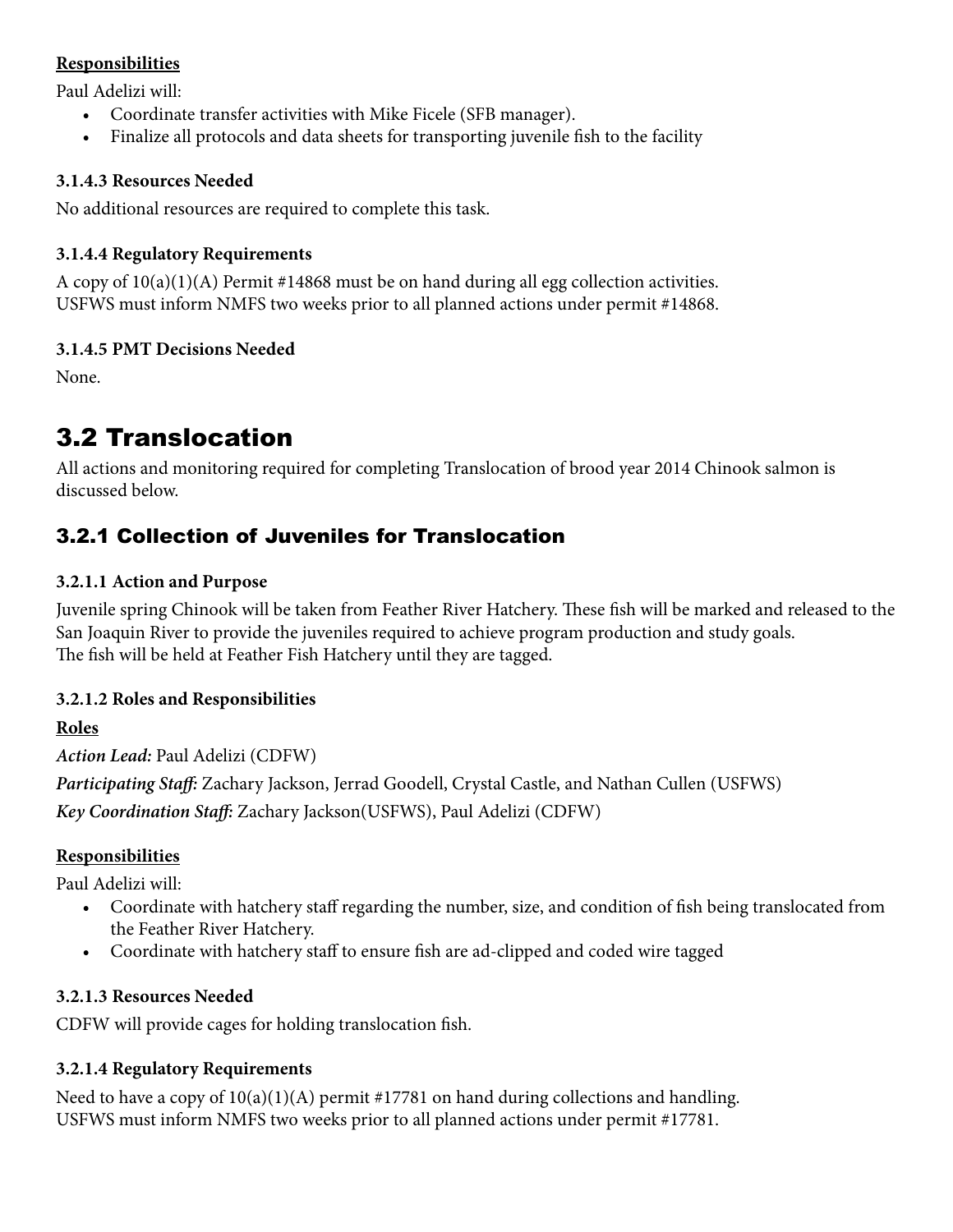#### <span id="page-11-0"></span>**3.2.1.5 PMT Decisions Needed**

Determine if Program will proceed based on river conditions.

### 3.2.2 Marking of Translocation Juveniles

#### **3.2.2.1 Action and Purpose**

All juvenile Chinook from the translocation program will be coded-wire-tagged prior to transferring from Feather River Hatchery for release in the San Joaquin River. Marking is needed to distinguish translocation fish from other program release groups and hatchery programs outside of the basin.

#### **3.2.2.2 Roles and Responsibilities**

#### **Roles**

*Action Lead:* Zachary Jackson (USFWS) *Participating Staff:* Jerrad Goodell, Crystal Castle, and Nathan Cullen (USFWS) *Key Coordination Staff:* Zachary Jackson (USFWS) Anna Kastner, Paul Adelizi (CDFW)

#### **Responsibilities**

Zachary Jackson (USFWS) will:

- Coordinate tagging efforts at the hatchery
- Coordinate with hatchery staff that translocation fish are ad-clipped and coded wire tagged.
- Ensure data summaries of tagging operations will be produced by the tagging crews, including
- information on the number tagged, their size and condition.

#### **3.2.2.3 Resources Needed**

Purchase of coded wire tags in Fall 2014.

#### **3.2.2.4 Regulatory Requirements**

USFWS must inform NMFS two weeks prior to all planned actions under permit #17781.

#### **3.2.2.5 PMT Decisions**

None.

## 3.2.3 Transport of Translocation Juveniles to San Joaquin River

#### **3.2.3.1 Action and Purpose**

After the fish are tagged, they will be transported by truck to the San Joaquin River. The purpose of this action is to deliver Program fish for temporary holding and release to the river.

#### **3.2.3.2 Roles and Responsibilities**

#### **Roles**

*Action Lead:* Paul Adelizi or Matt Bigelow, Pat Ferguson (CDFW), Zachary Jackson (USFWS) *Participating Staff:* CDFW and Jerrad Goodell, Crystal Castle, and Nathan Cullen (USFWS)

#### **Responsibilities**

Matt Bigelow and/or Patrick Ferguson and Zachary Jackson will:

• Coordinate preparation and use of transport tanks and vehicles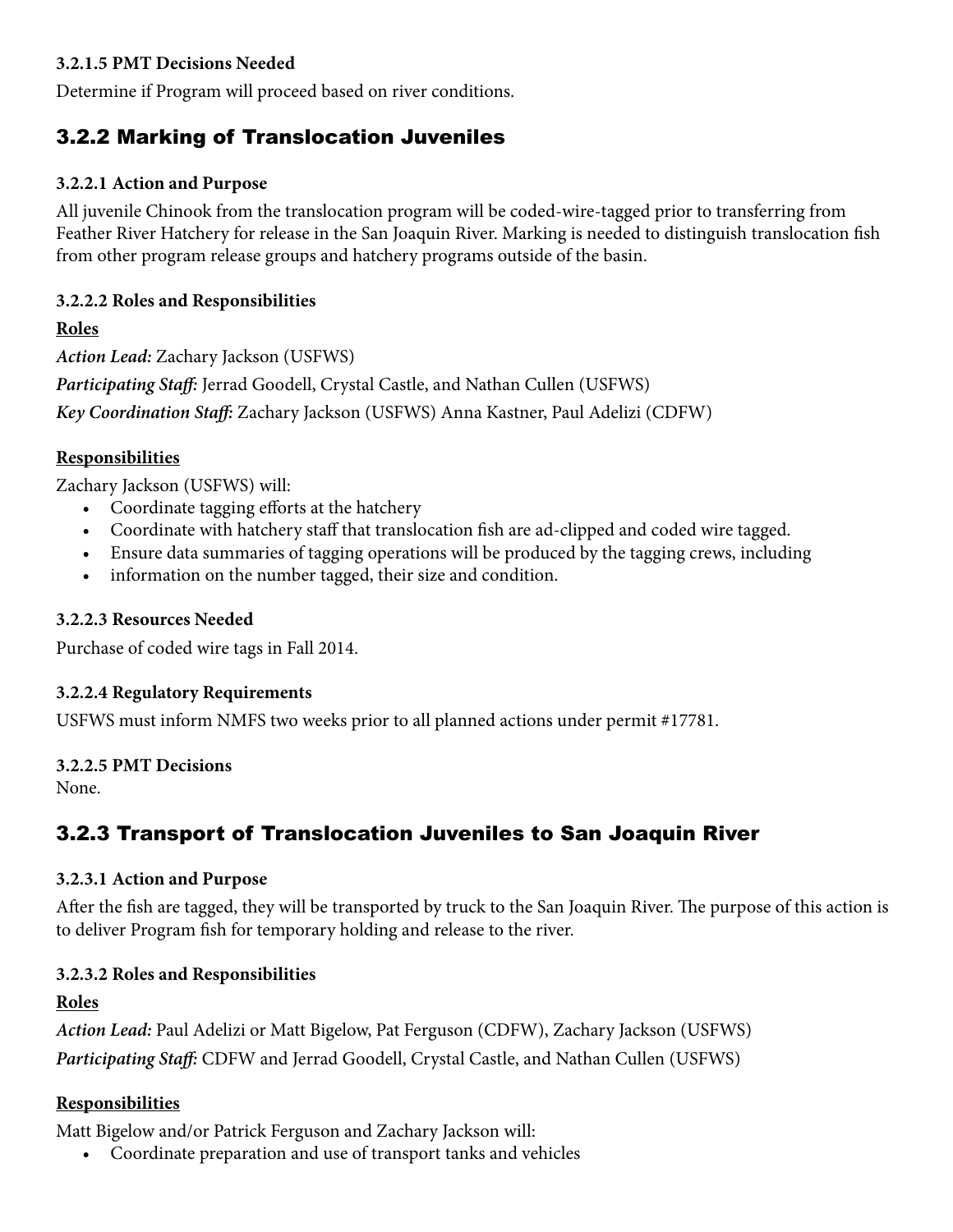<span id="page-12-0"></span>• Oversee transport of juveniles to holding location (e.g., tanks, net pens)

#### **3.2.3.3 Resources Needed**

Rent a 1-ton dual axel truck.

#### **3.2.3.4 Regulatory Requirements**

Need approved  $10(a)(1)(A)$  permit #17781on hand for collection/transport of translocation fish.

#### **3.2.3.5 PMT Decisions Needed**

None.

## 3.2.4 Holding and Release of Translocation Juveniles

#### **3.2.4.1 Action and Purpose**

Translocation fish will be held in holding pens in the Restoration Area or in tanks near the auxiliary trailer to allow for imprinting, acclimation, and to monitor tag retention prior to release to the river. The length of the holding period will depend on the timing of receiving a  $10(a)(1)(A)$  permit and conditions in the river.

#### **3.2.4.2 Roles and Responsibilities**

**Roles** 

*Action Lead:* Matt Bigelow (CDFW)

*Participating Staff:* Matt Bigelow and Patrick Ferguson (CDFW); John Netto (USFWS)

*Key Coordination Staff:* Zachary Jackson, Jerrad Goodell (USFWS) and Matt Bigelow (CDFW)

#### **Responsibilities**

Matt Bigelow will:

- Oversee net pen construction and placement in the river
- Oversee care of juveniles while in net pens

John Netto will:

• Coordinate decision on holding time in net pens with NMFS, CDFW, and USFWS management and technical staff.

#### **3.2.4.3 Resources Needed**

No additional resources are required to complete this task.

A crew of two CDFW staff will be necessary for a minimum of two weeks and potentially from mid-February through April 15, to feed and clean tanks or holding pens. CDFW will construct streamside tanks or intall net pens to hold juveniles in river. Resources for releases include truck bed transport tank and/or a CDFW tank with a leased truck. A crew of two (either CDFW or USFWS staff) at minimum will transport fish to designated release locations on multiple days.

#### **3.2.4.4 Regulatory Requirements**

USFWS must inform NMFS two weeks prior to all planned actions under permit #17781.

#### **3.2.4.5 PMT Decisions Needed**

None.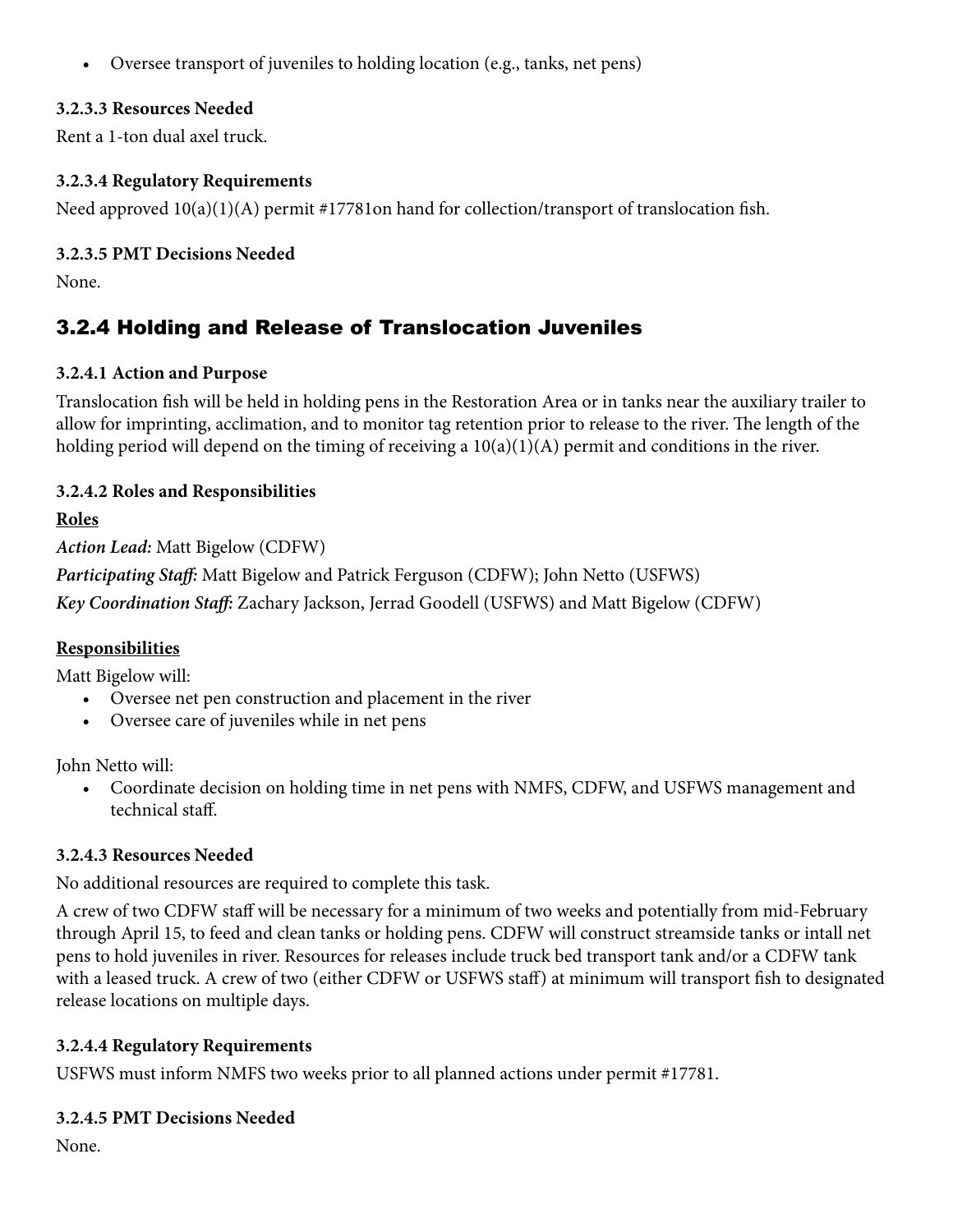## <span id="page-13-0"></span>3.2.5 Monitoring of Released Juveniles

Rotary screw traps (RSTs) will be used to estimate juvenile Chinook salmon relative abundance, migratory timing, and size for fish released in the upper reaches of the Restoration Area. No rotary screw traps will be installed downstream of the Spring-run Chinook salmon release site near the confluence with the Merced River.

Trawl operations at Mossdale and Chipps Island and salvage operations at the State and Federal pumping facilities will be used to evaluate migratory timing outside the Restoration Area.

## 4.0 Fall-Run Chinook Salmon Actions

The major actions for fall-run Chinook in 2014 are:

- 1. The trapping of adult fish for release or other uses
- 2. Streamside spawning and rearing for juvenile releases Trapping of juveniles for release downstream

Trapping Locations - fish will be collected in Reach 5 of the Restoration Area with traps installed or manual collections in the following general areas:

- 1. Immediately upstream of the HFB
- 2. ¼ mile upstream of HFB
- 3. China Island at Mud Slough
- 4. Mud Slough Bridge on Grassland Wildlife Refuge
- 5. Van Clief Road
- 6. Beaver Dam at Reach 4B2 / 5 Boundary
- 7. Salt Slough near southwest of elk refuge on San Luis Wildlife Refuge
- 8. Salt Slough at Wolfsen Road Bridge
- 9. Upstream of Highway 165 Bridge

Because it is unknown whether sufficient adults can be trapped in 2014 to complete all three tasks, the tasks have been prioritized as follows:

- 1. Streamside spawning
- 2. Reach one releases

## 4.1 Adult Trapping

## 4.1.1 Trapping

#### **4.1.1.1 Action and Purpose**

Returning adults will be collected near the confluence with the Merced and relocated to the upper Restoration Area. The purpose of the trapping effort is to collect the adults required for conducting:

- 1. Streamside spawning studies
- 2. Reach 1 studies

#### **4.1.1.2 Roles and Responsibilities**

#### **Roles**

*Action Lead:* Donald Portz (BOR)

*Participating Staff:* Matt Bigelow (CDFW), Donald E. Portz (BOR) and Zachary Jackson (USFWS)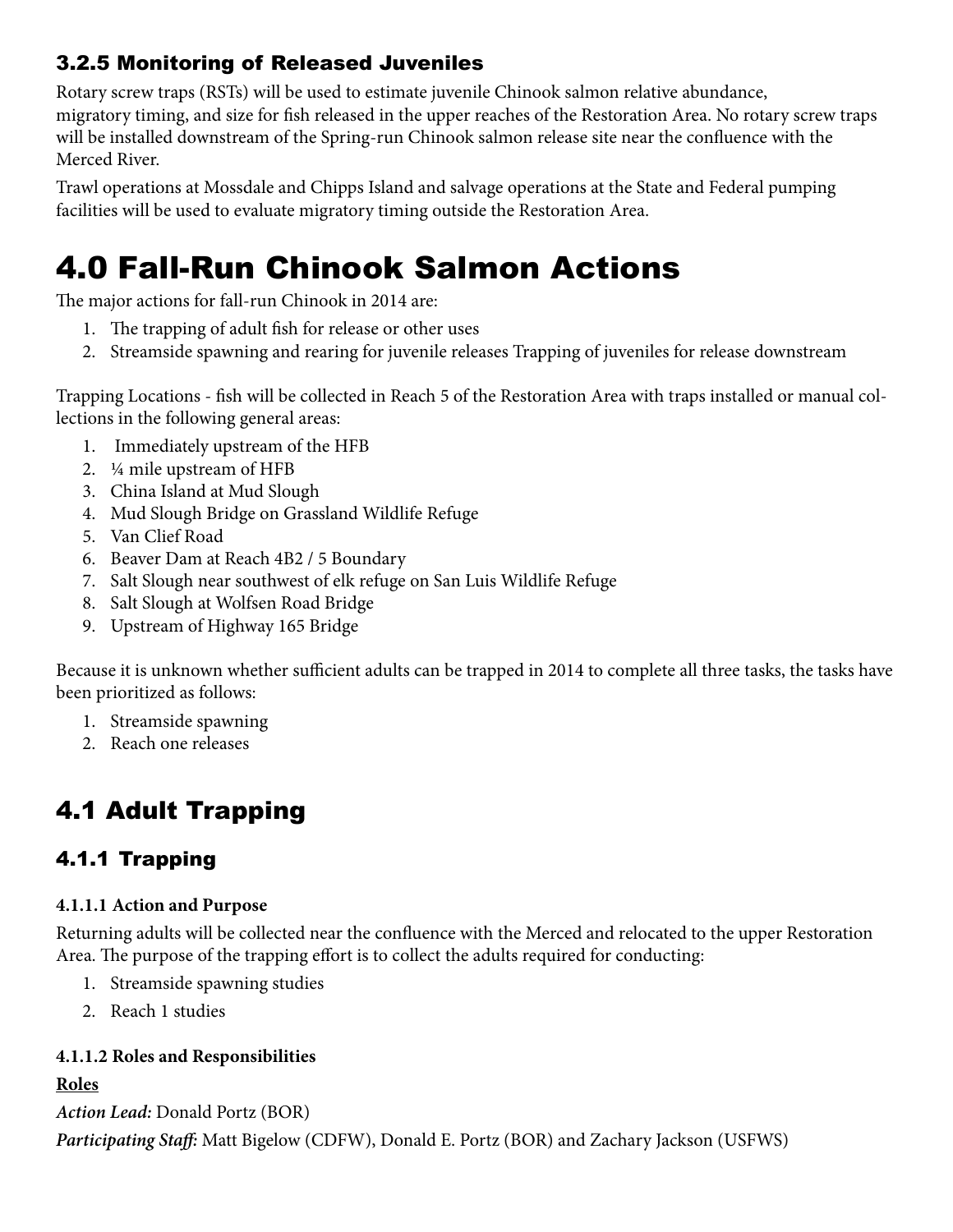#### <span id="page-14-0"></span>**Responsibilities**

Don Portz will:

- Coordinate trap placement and operation
- Provide staff for trap operation
- Coordinate with transportation and survey teams

Matt Bigelow will:

- Coordinate dip netting efforts
- Provide staff for dip netting efforts
- Coordinate with transportation and survey teams

Zac Jackson will:

- Coordinate with transportation and survey teams
- Supervise redd, carcass, and emergence trapping surveys

#### **4.1.1.3 Resources Needed**

A two to three person crew (depending on flows) will install and maintain up to eight fyke nets or weirs in Reach 5. A four wheel drive pickup truck with a transport tank is needed to reach sampling sites and transport fish to one location before being translocated to Reach 1. External disk tags and acoustic tags are required for tagging individual fish for monitoring in spawning areas.

A four-person crew will be deployed 2-3 days per week to conduct redd and carcass surveys between Friant Dam and Donny Bridge.

#### **4.1.1.4 Regulatory Requirements**

A NOE (CEQA), CatEx (NEPA), Nationwide 5 (ACOE), LSAA 1600, CA collection permits, and other relevant permits have been obtained for this project.

#### **4.1.1.5 PMT Decision**

The decision to proceed with adult trapping will be dependent on the status of streamside facilities, water temperatures in Reach 1, and the probability of transported fish to survive. The PMT will advise staff on how to proceed based on conditions.

## 4.1.2 Transportation to Reach One

#### **4.1.2.1 Action and Purpose**

All transported fall Chinook, except those designated for use in streamside spawning will be placed in the San Joaquin River at Camp Pashayan upstream of the SR 99 Bridge (RM 243.5). Trapping and translocation will begin in October and end in December. However, due to drought conditions, trapping and translocation efforts may not begin until November and could extend through January. The number of fish expected to be trapped is between 50 and 130. These fish will be studied to provide information on survival rates, behavior spawning locations and success.

#### **4.1.2.2 Roles and Responsibilities**

**Roles**  *Action Lead:* Matt Bigelow (CDFW), Don Portz (BOR) *Participating Staff:* DFW staff *Key Coordination Staff:* Matt Bigelow (CDFW), Zachary Jackson (USFWS),Don Portz (BOR)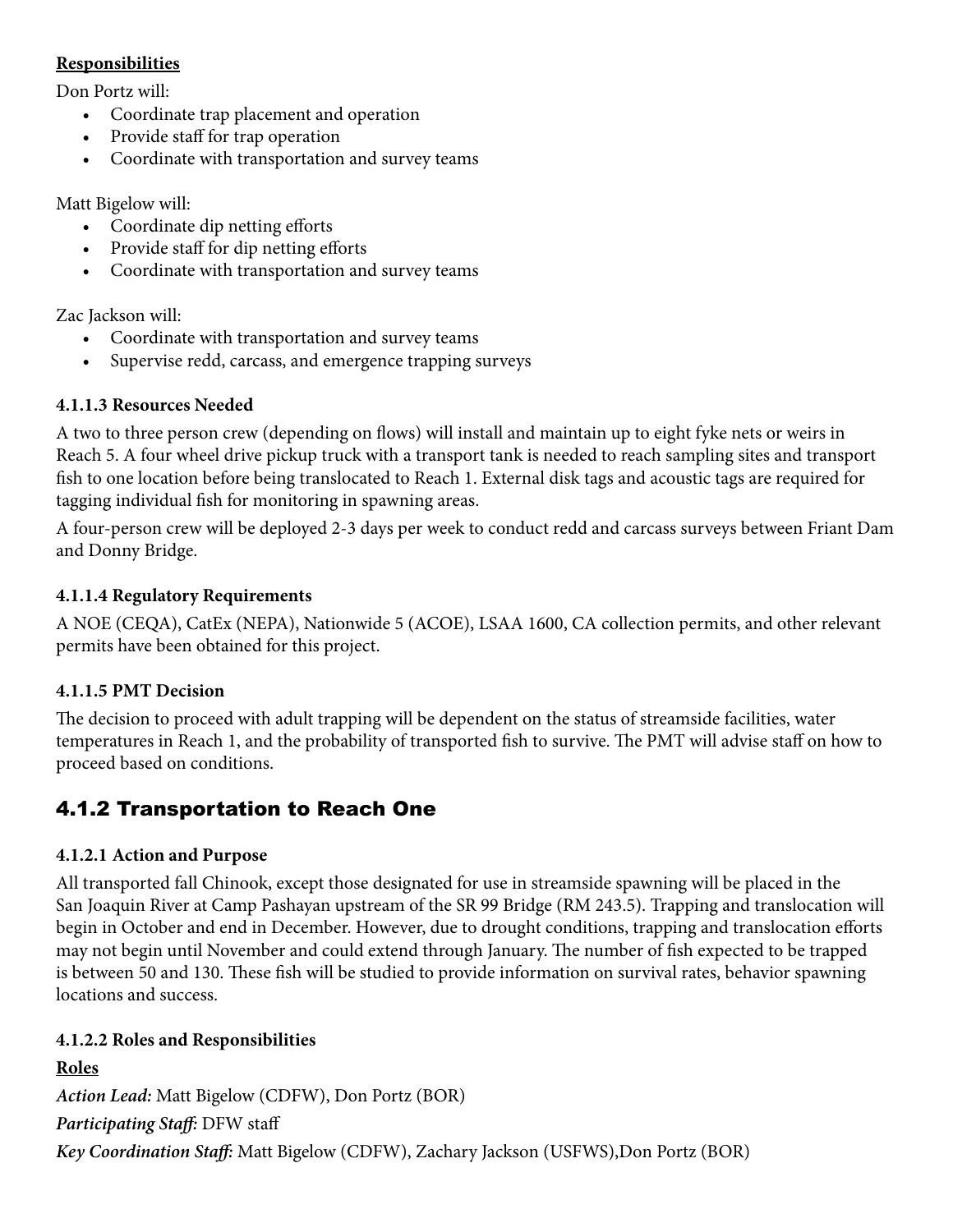#### <span id="page-15-0"></span>**Responsibilities**

Transport will be conducted by BOR and CDFW; carcass/redd surveys will be conducted by USFWS and CDFW; and streamside spawning will be conducted by CDFW.

#### **4.1.2.3 Resources Needed**

No additional resources are required to complete this task.

#### **4.1.2.4 Regulatory Requirements**

CDFW has a 1600 permit in place for the trapping, transportation, release, spawning and holding described above.

#### **4.1.2.5 PMT Decision**

None.

## 4.1.3 Monitoring of Adults in Reach One

#### **4.1.3.1 Acoustic and Mobile Tracking Action and Purpose**

The purpose of mobile tracking is to monitor the movement of released fall-run Chinook salmon and to provide information about microhabitat use, spawning habitat selection and behavior of fall-run Chinook salmon in the Restoration Area. Migrating adults experience regulated river-specific processes that affect their survival. This monitoring effort will contribute to an understanding of these factors which are critical to devising effective recovery strategies.

#### **Roles and Responsibilities**

#### **Roles**

*Action Lead:* Zachary Jackson

*Participating Staff:* Jerrad Goodell, Crystal Castle, and Nathan Cullen, Matt Bigelow and CDFW field staff *Key Coordination Staff:* Zachary Jackson (USFWS), Matt Bigelow (CDFW), Donald Portz (BOR)

#### **Responsibilities**

Zachary Jackson will:

- Coordinate mobile tracking of adult chinook
- Provide staff for conducting mobile tracking surveys
- Coordinate with trapping and transportation leads.

Matt Bigelow will:

• Coordinate the placement, monitoring and downloading of acoustic receivers

#### **Resources Needed**

No additional resources are required to complete this task.

#### **PMT Decision**

None.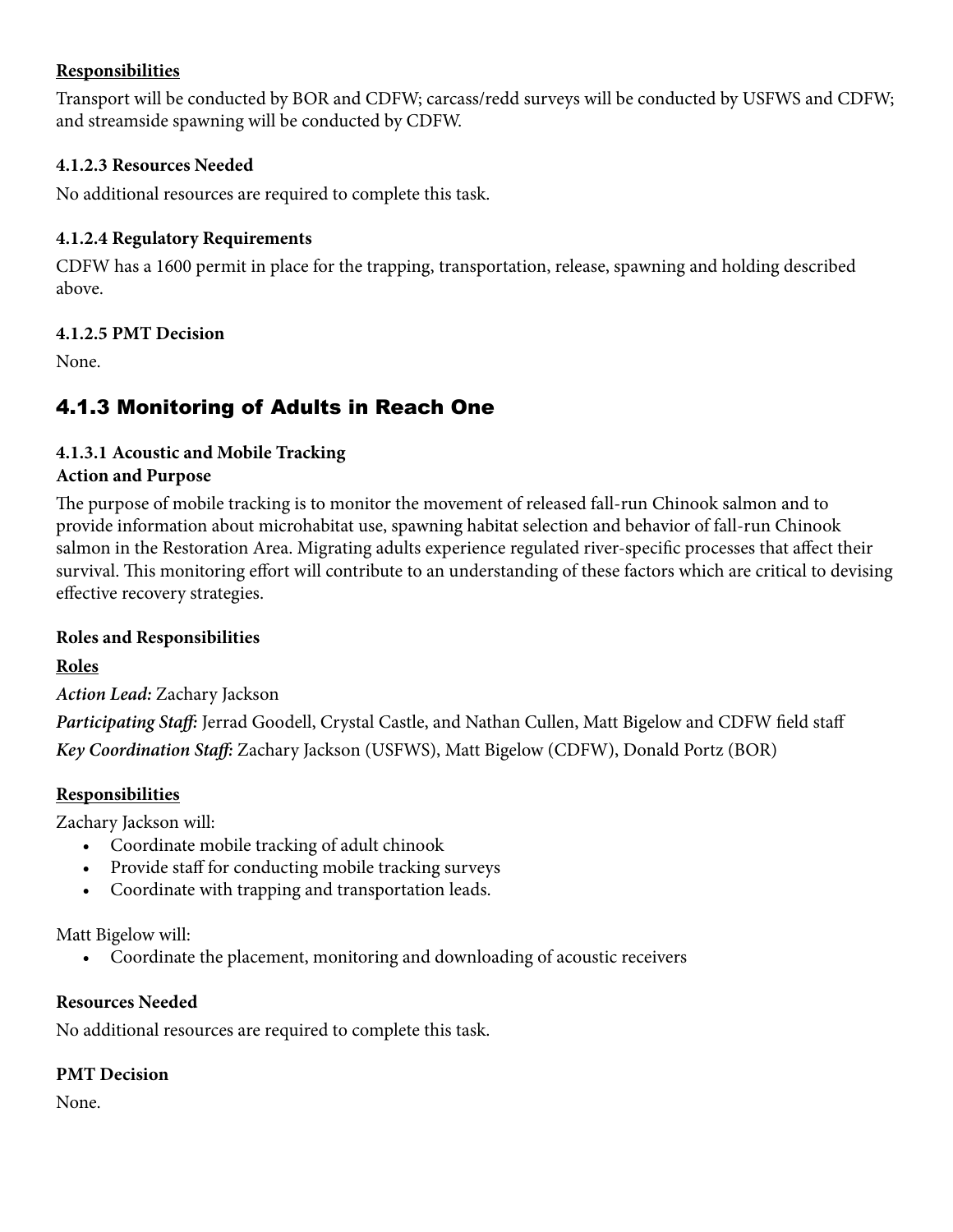#### **4.1.3.2 Carcass and Redd Surveys Action and Purpose**

Visual surveys for carcasses, spawning adults, and redds will be conducted by a crew of four floating the river 2-3 days per weekafter adults have been transported to Reach 1. Surveys will be conducted from just below Friant Dam Donny Bridge. Surveys may be conducted up to 4 days per week with the survey reaches broken down to smaller sizes if deemed necessary by field crews.

*Carcass Counts* – Adult carcasses found during surveys will be enumerated, sexed, and females checked for spawning status (i.e. spawned or not spawned) and egg retention percentage. Carcasses will be examined for marks (fin clips and tags/telemetry units), with heads of adipose absent carcasses retained for coded-wire tag evaluation. Length measurements (i.e., length from postorbital to hypural plate) will be recorded and tissue samples (e.g., scales, otoliths, fins) obtained. Additionally, GPS locations of found carcasses will be recorded and caudal fins removed from processed fish to indicate the carcass has been sampled.

*Redd Surveys* – Redds found during surveys will be counted, marked, assessed (i.e., noting river velocity, substrate, position in river) and geo-referenced by GPS. Locations of adults encountered during surveys will be recorded with behavioral observations documented.

*Egg Survival and Emergence* – Up to 10 paired emergence traps will be place over naturally constructed redds approximately 2 weeks prior to anticipated emergence. Captured alevin will be counted, measured to the nearest millimeter fork length, and visually assessed for deformities or anomalies.

*Redd Superimposition Monitoring* – Redd grates will be placed over the tailspills of early spawning fish to evaluate whether redd grates could be an effective method to minimize redd superimposition. If redd grates are determined to be effective, they could be used in future years to protect spring-run redds from superimposition by fall-run spawners. Redd grates will be constructed of 3-foot pieces of reinforcing bar connected with plastic ties to form a triangle that will be anchored with cobble immediately over the egg pockets. Weekly surveys would be conducted to inspect and if necessary repair redd grates and evaluate whether the grates protect redds from late spawning fall-run. Redd grates would be assumed to be effective, if late spawners do not remove more than 3 inches of gravel from a grate-protected tailspill or bury a grate-protected tailspill with fine sediment.

Spawning and behavior data derived from carcass and redd surveys will provide information regarding spawning success, microhabitat utilization, and spawning habitat selection of Chinook salmon in the Restoration Area.

#### **Roles and Responsibilities**

#### **Roles**

*Action Lead:* Zachary Jackson (USFWS)

*Participating Staff:* CDFW and and Jerrad Goodell, Crystal Castle, and Nathan Cullen (USFWS) *Key Coordination Staff:* Zachary Jackson (USFWS), Matt Bigelow (CDFW), Donald Portz (BOR)

#### **Responsibilities**

Zachary Jackson will:

• Coordinate all aspects of redd, carcass, and mobile tracking surveys and emergence trapping

#### **Resources Needed**

No additional resources identified.

#### **Regulatory Requirements**

All necessary permits have been obtained for this action.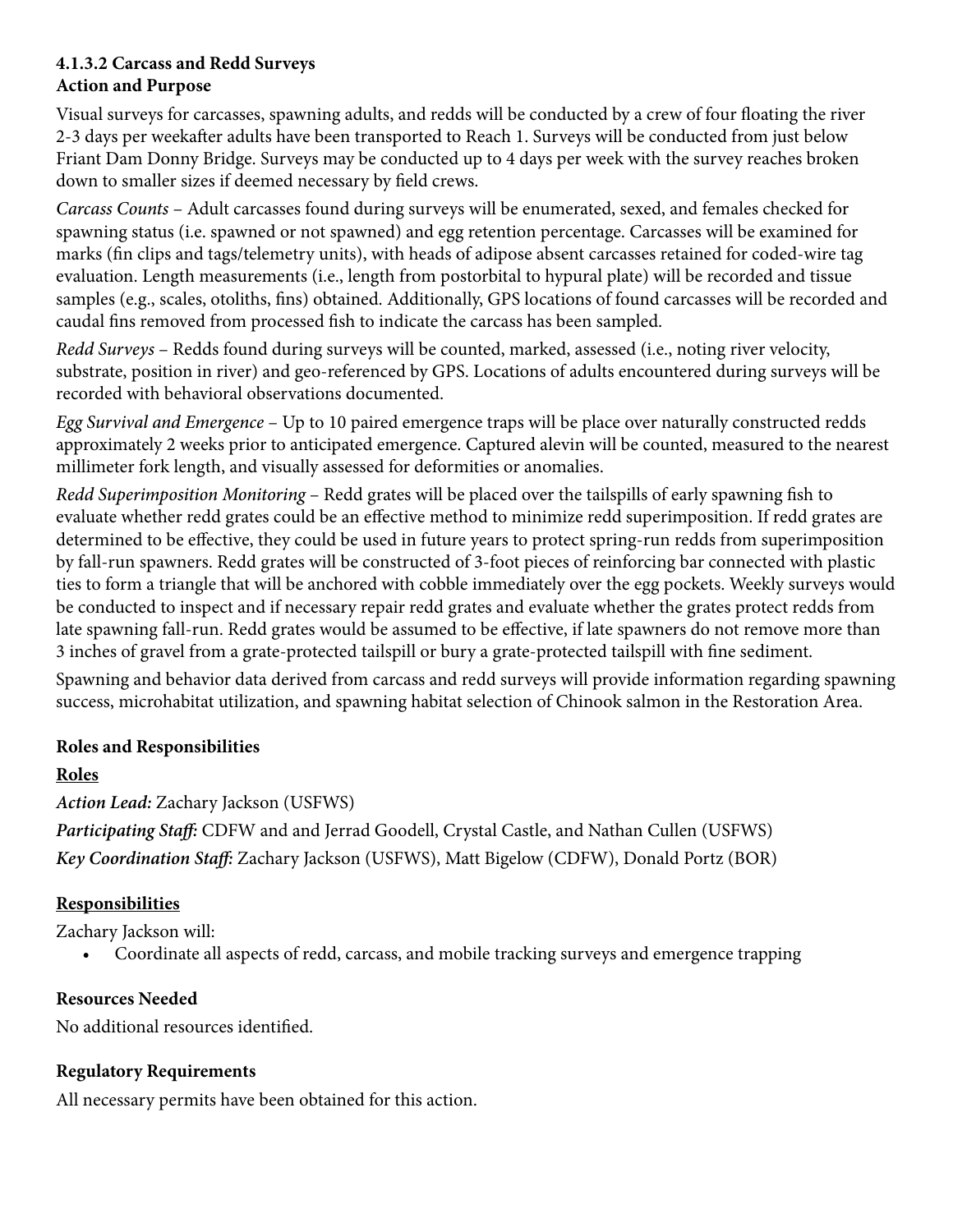#### <span id="page-17-0"></span>**PMT Decision**

None.

#### **4.1.3.4 Monitoring of Wild Juvenile Production Action and Purpose**

Wild juvenile production will be monitored through the use of screw traps located in key locations in the river. The purpose of the trapping effort is to gather information on abundance, species composition, size, run-timing and survival over time. More detail on monitoring methods is provided in Chapter 5.

## 4.2 Streamside Spawning

## 4.2.2 Spawning and Egg incubation

#### **4.2.2.1 Action and Purpose**

Trapped adults will be spawned and the eggs incubated in stream side incubators. The juveniles produced from this activity will be reared and released as part of study plans in the spring of 2014.

#### **4.2.2.2 Roles and Responsibilities**

**Roles**  *Action Lead:* Matt Bigelow (CDFW) *Participating Staff:* CDFW staff *Key Coordination Staff:* Matt Bigelow (CDFW) and Don Portz (BOR)

#### **Responsibilities**

CDFW staff will be responsible for conducting spawning activities in 2014.

#### **4.2.2.3 Resources Needed**

CDFW will provide incubation chambers and all supplies needed for the actual spawning.

#### **4.2.2.4 Regulatory Requirements**

CDFW has a 1600 in place for the trapping, transportation, release, spawning and holding described above.

## **4.2.2.5 PMT Decision**

None.

## 4.2.3 Rearing

#### **4.2.3.1 Action and Purpose**

Offspring of streamside spawned fish will either be reared in net pens (after swim-up) in the restoration areas. The net-pen reared fish will provide a portion of the juveniles required for the restoration program.

#### **4.2.3.2 Roles and Responsibilities**

#### **Roles**

*Action Lead:* Matt Bigelow and Pat Ferguson (CDFW) *Participating Staff:* Paul Adelizi (CDFW) *Key Coordination Staff:* Matt Bigelow, Patrick Ferguson, Paul Adelizi (CDFW) and Zachary Jackson (USFWS)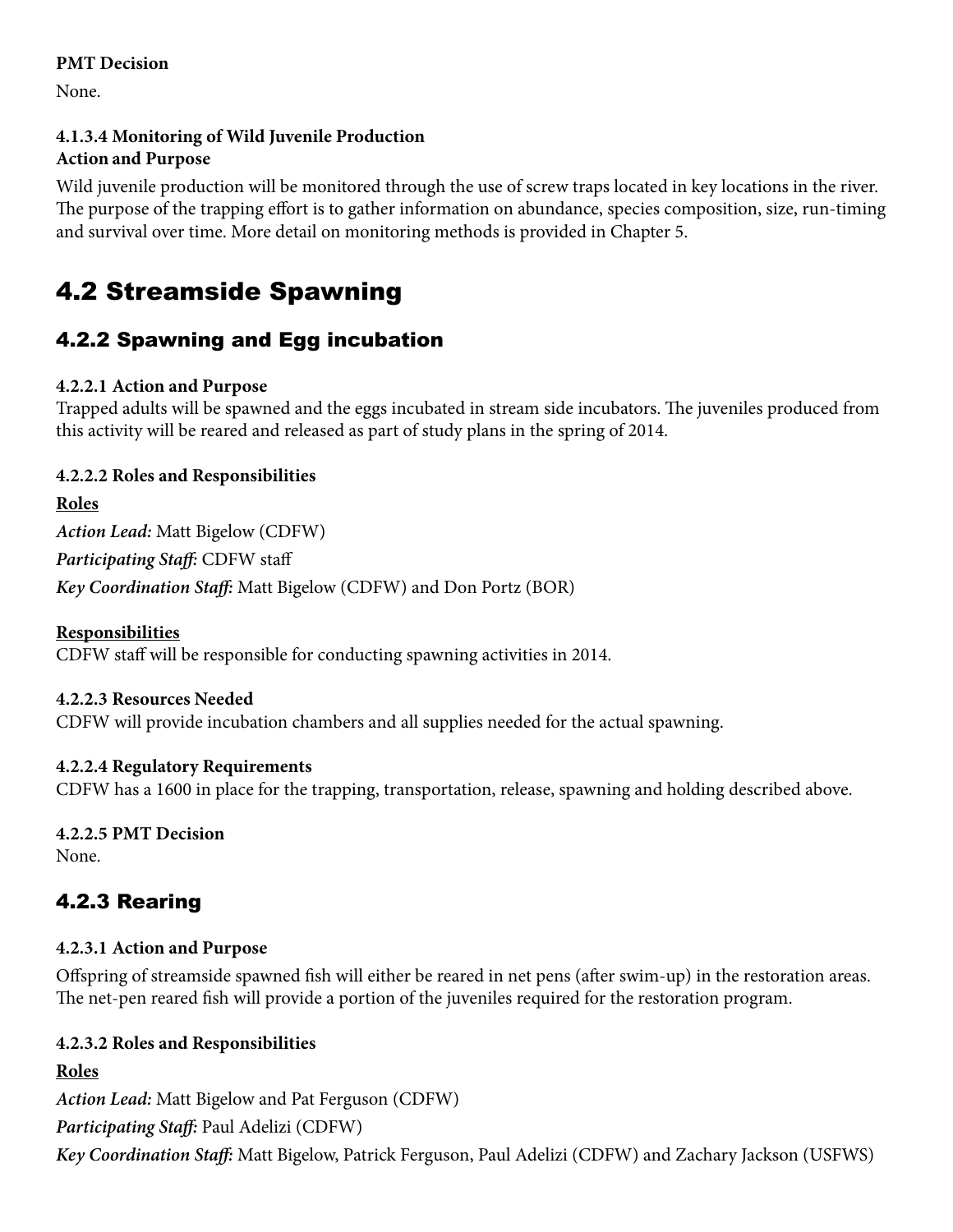#### <span id="page-18-0"></span>**Responsibilities**

Matt Bigelow will:

• Provide staff and oversee streamside spawning, egg incubation, and rearing of juveniles.

#### **4.2.3.3 Resources Needed**

No additional resources are required to complete this task.

#### **4.2.3.4 Regulatory Requirements**

CDFW has a 1600 permit in place for the rearing of juvenile fall-run Chinook.

#### **4.2.3.5 PMT Decision**

None.

### 4.2.4 Release

#### **4.2.4.1 Action and Purpose**

Juvenile fish reared in net-pens will be released to the San Joaquin River in spring 2015. Fish releases will be coordinated with study efforts described in the 2015 MAP.

#### **4.2.4.2 Roles and Responsibilities**

#### **Roles**

*Action Lead:* Matt Bigelow, Pat Ferguson (CDFW) *Participating Staff:* CDFW staff *Key Coordination Staff:* Paul Adelizi (CDFW), Zachary Jackson (USFWS), Don Portz (BOR)

#### **Responsibilities**

CDFW staff will be responsible for the release of program fish from net pens

#### **4.2.4.3 Resources Needed**

No additional resources identified.

#### **4.2.4.4 Regulatory Requirements**

None.

#### **4.2.4.5 PMT Decision**

None.

## 4.2.5 Monitoring of Streamside Spawning Juvenile Production

#### **4.2.5.1 Action and Purpose**

Juveniles will be monitored both within the hatchery environment and after release into the San Joaquin River. The purpose of this monitoring is to determine survival, behavior, use of habitat during rearing and life history strategy.

Fish will be monitored using a combination of capture gear (RST's, seines) and tagging (CWT, PIT Tag and Acoustic Tag) technologies. These monitoring techniques are described in more detail in Chapter 5.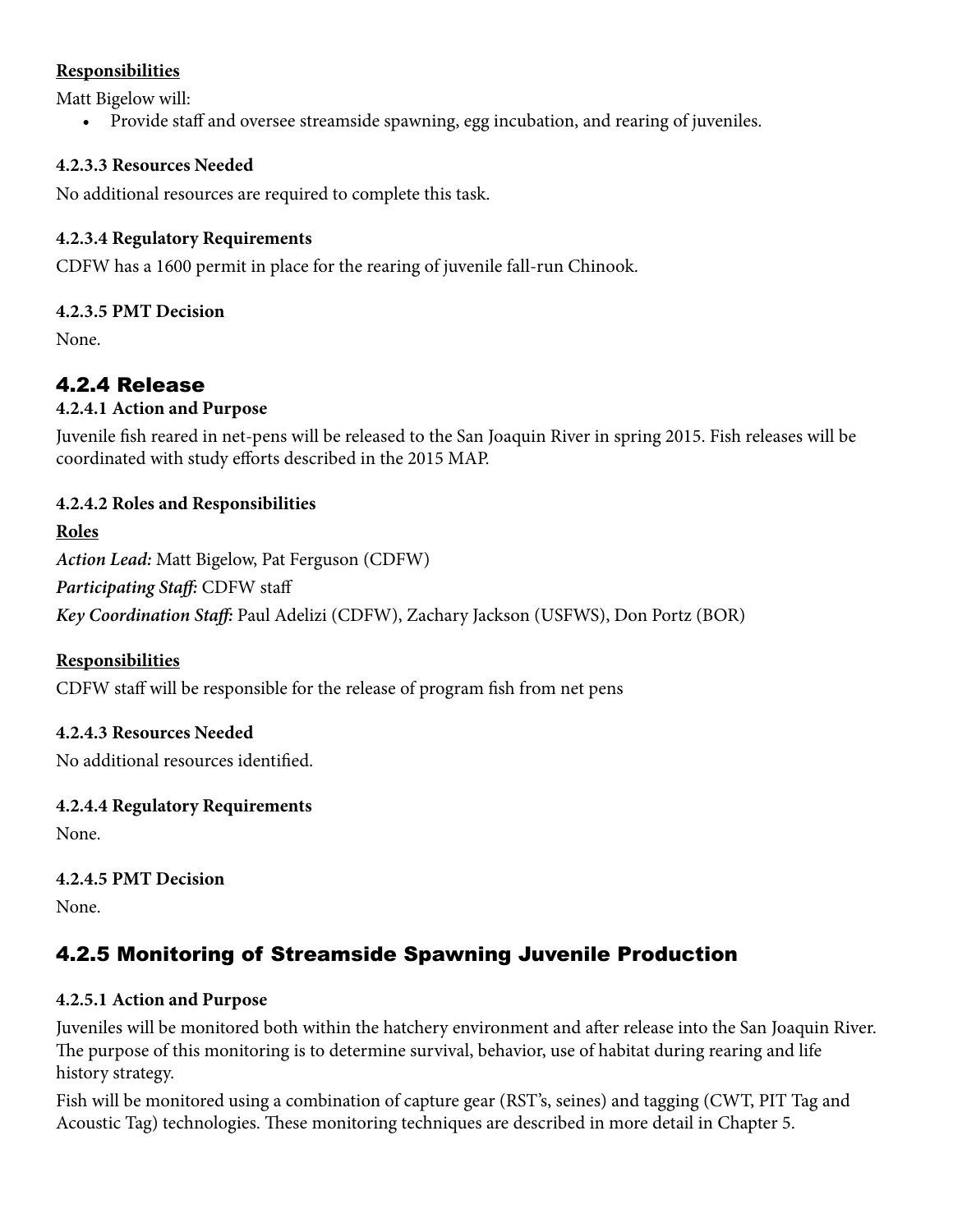## <span id="page-19-0"></span>5.0 Monitoring Methodology

Many of the monitoring activities described in Chapters 3 and 4 will utilize the same methodology. These methods include the use of:

- Rotary Screw Traps
- Acoustic Tagging
- PIT Tagging

This Chapter provides a description of each of the methods, their purpose, parties responsible and resources and permits needed for their operation, decisions required by the PMT.

The information provided for each method is presented in sufficient detail to inform policy level discussions. The full range of monitoring activities and complete study plans will be described in the SJRRP's FY2014 Monitoring and Analysis Plan.

## 5.1 Rotary Screw Trapping

## 5.1.1 Action and Purpose

Protocols for Operation - RSTs will be placed in one to four locations (minimum of one location, maximum of four locations). To the extent possible, traps will be positioned in locations: (1) where a relatively high percentage of the total river discharge flows through the trap cone; (2) where they can operate effectively over the entire range of discharge conditions; (3) directly downstream of a riffle; and (4) in the thalweg of the river channel, unless high discharge or flood conditions dictate the trap should be moved to a position with lower water velocities. Accordingly, fish will be collected in reaches 1 and 2 of the Restoration Area with RSTs installed in the following general areas: near the SR 99 Bridge, Gravelly Ford, Chowchilla Bifurcation Structure, and just downstream of the San Mateo Road crossing the San Joaquin River (these are potential locations only and may change due to conditions, permitting or access and vandalism issues).

RSTs will be checked a minimum of once a day, but as often as necessary to maintain a safe holding condition for fish and efficient operation of the trap. The frequency of trap checks will ultimately depend on the number of fish collected, level of instream flow, and debris loads. If mortalities greater than 2 fish or 2% of total catch are observed in a given day due to high debris loads, the RST cone will be raised out of the water until conditions are better suited for survival of fish (i.e., reduced stream flow, improved weather conditions). If predation causes such mortality, a structural refuge will be installed inside the trap to reduce predation. The traps will be inspected daily for damage and improper wear to the cone, anchoring points, and overhead cable system. Field crews will checked the live-box and process any fish. The traps will be cleaned daily, with the cone, pontoons, and live-box being scrubbed and free of debris. Maintenance will be performed as inspections warrant such activities.

Data collected from captured juvenile Chinook Salmon will include fork length, weight, and smolt index score. Additionally, tissue samples of adipose present juveniles may be collected. Environmental data (water temperature, dissolved oxygen), will be collected with a multiparameter meter (i.e. Hydrolab, YSI). Water velocity and discharge will be recorded at each trap check or at the gauging station closest to the activity.

Efficiency releases will use marked fry-, parr-, and smolt-sized fall-run study fish over the entire range of flow conditions. Study fish will be tagged (CWT) and marked with brightly colored photonic dyes. Mark location/ colors will not be used more frequently than every five days to ensure that release groups can be distinguished in trap captures. Marked study fish will be allowed to acclimate (i.e., at least 1 hour) to the river water before release by holding them in small net pens tethered to existing vegetation near the release site. Efficiency releases will be made gradually by drift boat in small groups (100-2000 fish) approximately 0.25 mile upstream from the trap just after dusk. Efficiency studies will be needed whenever the trap location is changed or the channel morphology changes at the study sites. Trap calibration may require up to 2,000 fish per release.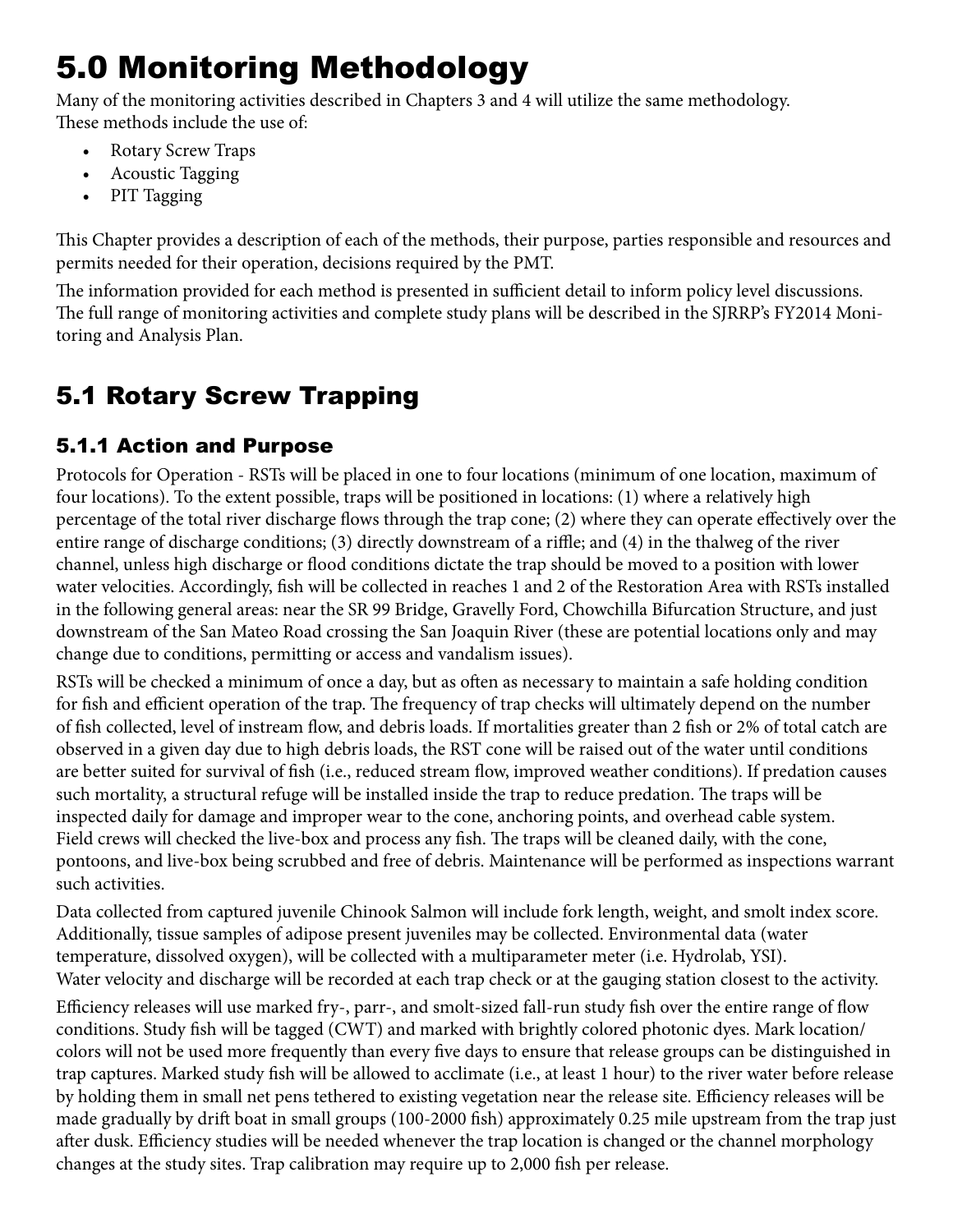<span id="page-20-0"></span>Juvenile Chinook Salmon captured in the downstream most RST will be loaded streamside into a transport tank using either dip nets or water filled vessels to carry them to the tank. The transport tank will be filled with water at ambient river temperature. Dissolved oxygen in the transport tank will be maintained at 8mg/L or above. Crews will begin each day by checking the upstream most RST first and working their way downstream, checking all RSTs. It is approximately 30 minute drive time between RST locations and just over an hour to the release site from the downstream most RST location near the San Mateo road crossing.

Disposition of mortalities - Chinook mortalities found in RSTs or those that may expire during transportation will be examined for disease and external injury caused by handling. Any mortalities in the RST will be measured, bagged in ethanol and kept for genetic assessment by the Program (PBT, etc.).

## 5.1.2 Roles and Responsibilities

#### **Roles**

*Action Lead:* Matt Bigelow and Patrick Ferguson (CDFW) *Participating Staff:* CDFW field staff *Key Coordination Staff:* Matt Bigelow (CDFW)

#### **Responsibilities**

Matt Bigelow and Patrick Ferguson will:

- Oversee installation of RST's
- Provide staff for operation of RST's and data collection.
- Provide protocols for operation of traps and data collection.

## 5.1.3 Resources Needed

CDFW has one operational 8 foot RST. Four staff available from CDFW and additional staff from USFWS or BOR if needed. The BOR has two RST's one 8 foot and one 5 foot available to the program.

## 5.1.4 Regulatory Requirements

A 5 year 1600 (Streambed alteration permit) has been issued (expiring in 2017) as well as a 5 year state lands lease with approval from ACOE. Prior to each RST study year an activity schedule is needed, being submitted to the Region 4 LSAA office along with any changes to locations or gear. No additional permitting is need, unless current RST locations change or new locations are added.

## 5.1.5 PMT Decision

None.

## 5.2 Acoustic Tagging and Recoveries Downstream of Restoration Area

## 5.2.1 Action and Purpose

Releases of tagged fish will occur below Friant Dam, and the lower connected reaches if flow is restored past Sack Dam. Additional releases directly above the mine pit complexes at Sycamore Island (RM 254), and Donny Bridge (RM243). Releases will also be made in Mendota Pool, and above Sack Dam. A minimum of 500 pilot fish will be released with each tagged fish release group. Up to 800 tagged fish will be released. Planning will include one early release scenario, with paired releases at Friant and in Reach 5 (or higher connected reach if possible). One late season release will also be planned with the same paired strategy. This will assist in comparing temperature/seasonal effects of fish movement and survival through the system.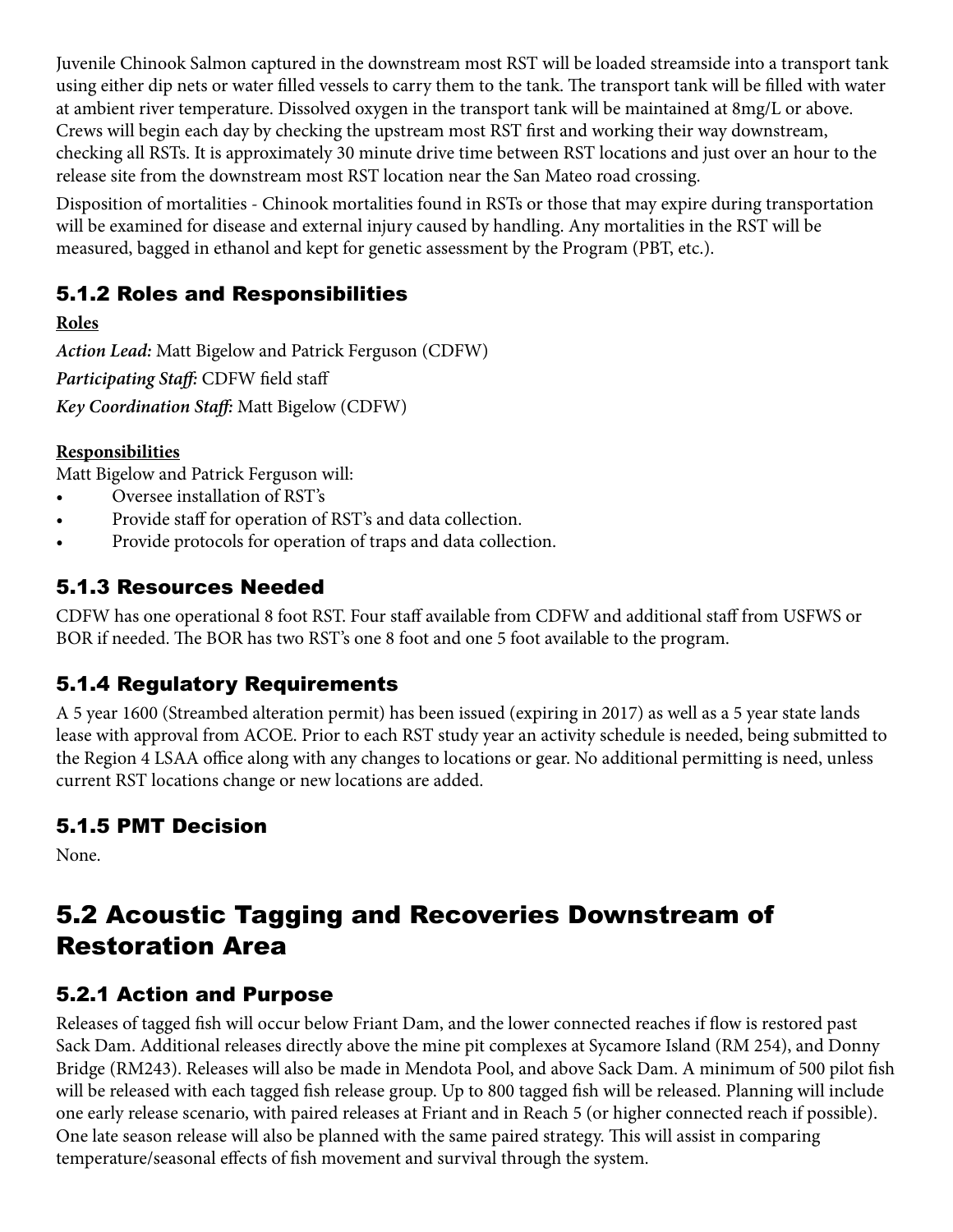<span id="page-21-0"></span>Stationary receivers will be deployed in February throughout the Restoration Area. Key locations will be retained from previous years, but flexibility exists for other high priority locations. Stationary receivers will be downloaded 2 times during the life of any tags in the system, and mobile tracking will be conducted for a total of 5 days to be chosen based on release timing and recommendations of the group.

Data from downstream 180 kHz receivers farther than the confluence of the Stanislaus will be obtained from researchers outside the program (e.g., Pat Brandes USFWS, Josh Israel USBR).

To monitor movement of released fall-run Chinook salmon, 40 single-channel receivers capable of identifying coded acoustic transmitter tags will be strategically placed in the San Joaquin River between Friant Dam and the Merced River confluence. Receivers will be installed in February and retrieved in July. Receivers will be suspended vertically in the water column using a buoy and cement block, and anchored to the river bank using a stainless steel cable. In addition to stationary receivers, manual tracking (using a portable receiver) and visual observations will be conducted by with the redd and carcass survey crews.

## 5.2.2 Roles and Responsibilities

**Roles** 

*Action Lead:* Zachary Jackson (USFWS) *Participating Staff:* Jerrad Goodell, Crystal Castle, and Nathan Cullen (USFWS) *Key Coordination Staff:* Zachary Jackson (USFWS), Jason Azat (CDFW)

**Responsibilities** 

Coordination with downstream monitoring activities

## 5.2.3 Resources Needed

USFWS and BOR will purchase acoustic tags.

## 5.2.4 Regulatory Requirements

This study is permitted for a 5 year period beginning in 2011. We currently have valid: NOE (CEQA), CatEx (NEPA), Nationwide 5 (ACOE), NLAA and Internal Section 7 USFWS (ESA compliance), and a concurrence that it does not affect any Indian Trust Assests (ITA) under the programmatic document. Need to resubmit a Special Use Permit (SUP) for receiver placement in the San Luis Refuge Complex three weeks prior to proposed access, if river connectivity necessitates.

## 5.2.5 PMT Decision

None.

## 5.3 CWT Recoveries in Downstream Reaches, the Delta and Ocean

## 5.3.1 Action and Purpose

CWT recoveries of program fish will be obtained from other researchers working outside of the basin and through queries of the RMIS CWT Database (http://www.rmpc.org/). The purpose of this action is to determine fish distribution, survival rates and contribution to fisheries.